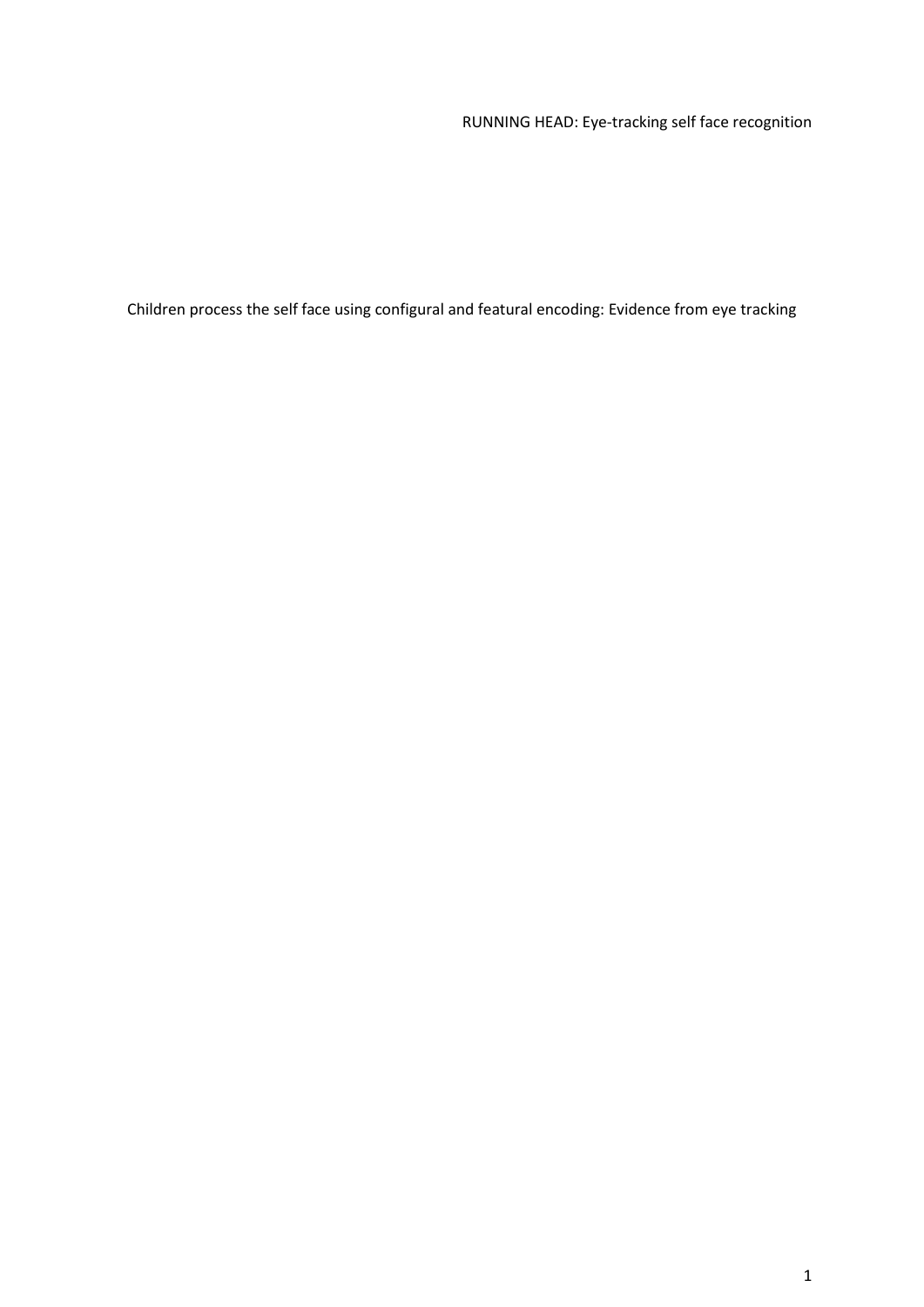## **Acknowledgements**

The author would like to thank two primary schools in Cambridgeshire for their co-operation and support in conducting this research. The author would also like to thank two anonymous reviewers who commented on a previous draft of this manuscript.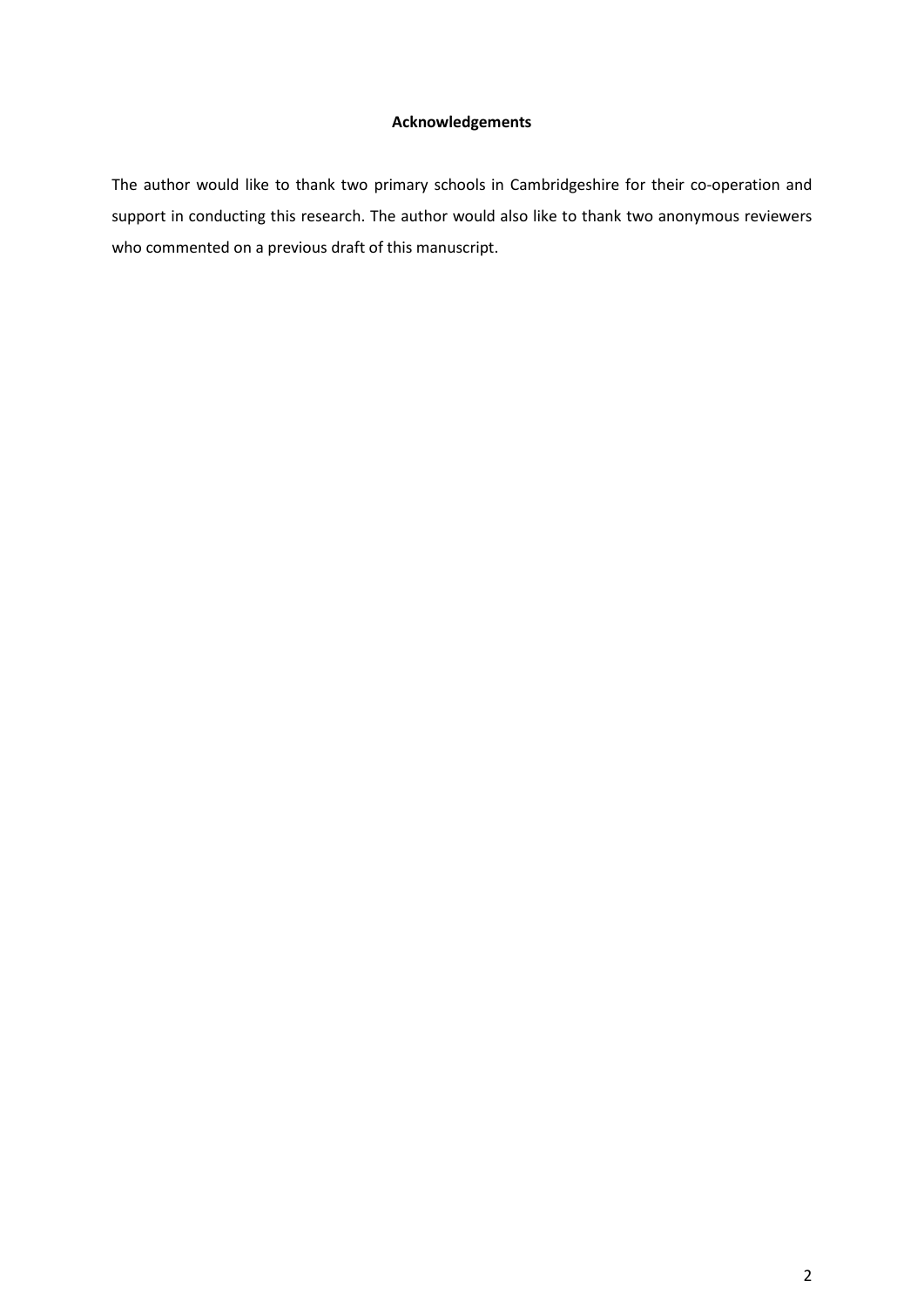#### **Abstract**

Much is known about how the self-face is processed neurologically, however there has been little work exploring how self, familiar, and unfamiliar faces are viewed differently. Eye-movement data provides insights for how these stimuli are encoded and pupilometry provides information regarding the amount of effort put in when processing these stimuli. In this study, we utilise eye-tracking to explore differences in the encoding of self, age- and gender-matched personally familiar faces and age- and gender-matched unfamiliar faces in school-aged children. The self face was processed using more fixations than familiar and unfamiliar faces, specifically to the most diagnostic features, indicating enhanced and efficient use of featural processing. Furthermore, the self face was processed with more and longer central fixations than unfamiliar faces, indicating enhanced use of configural processing. Finally, the self face seemed to be processed the most efficiently as revealed through our pupilometry data. These results are incorporated into a model of self face processing that is based on efficient and robust processing consistent with the neurological data indicating that multiple brain areas are used to process faces.

## **Keywords**

Eye-tracking; perceptual expertise; self face recognition; own-face; pupilometry; development; configural processing; featural processing; holistic processing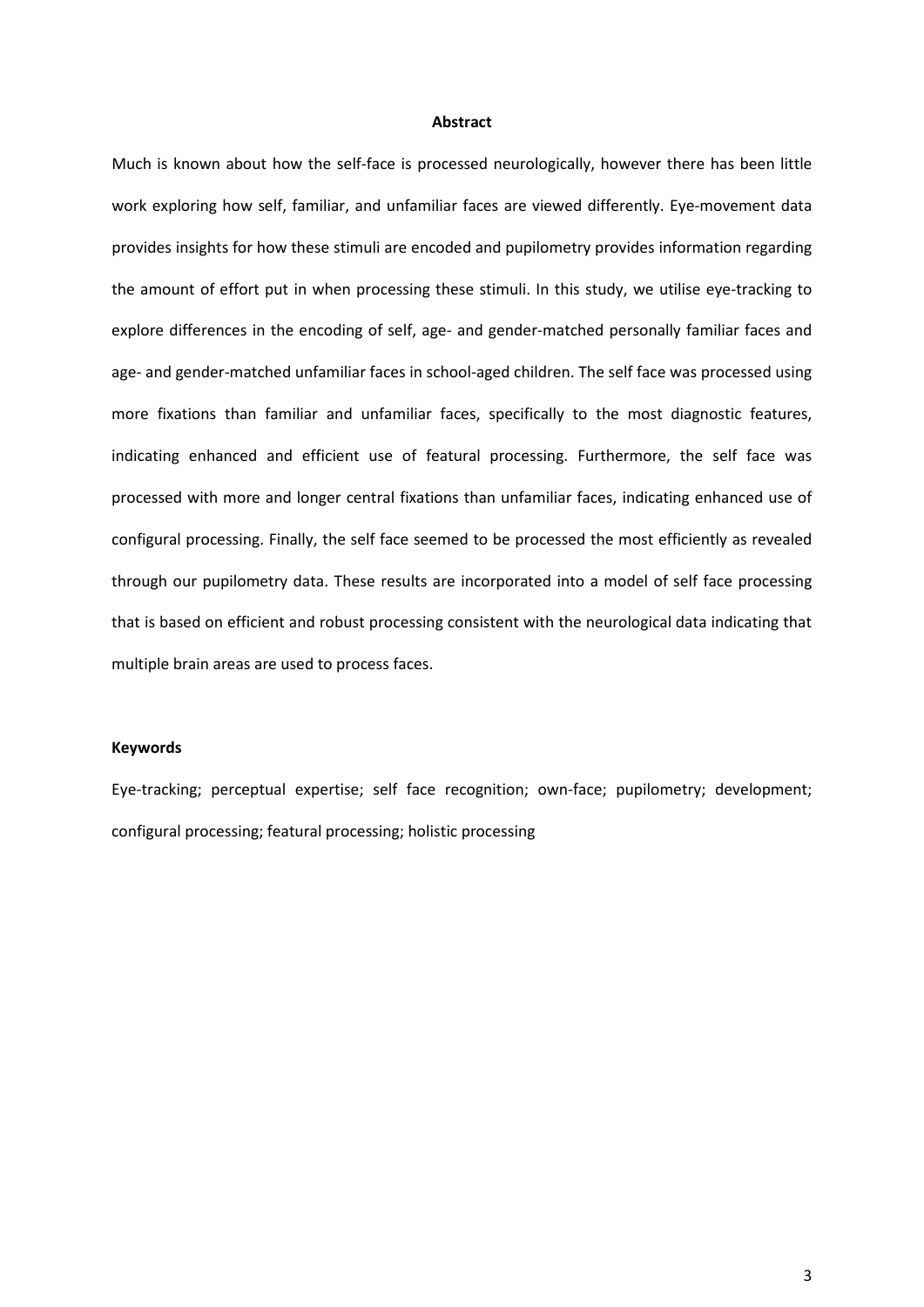Children process the self face using configural and featural encoding: Evidence from eye tracking

People tend to process their own face differently from other faces (Ma & Han, 2010) due to its significance for the self concept and self awareness (Gallup, 1998). This differential processing results in faster responding to the self face when recognising faces compared to famous faces (Keenan, Wheeler, Gallup, & Pascual-Leone, 2000) and personally-familiar faces (Keenan, McCutcheon, Freund, Gallup, Sanders, & Pascal-Leone, 1999) or when searching for faces in a visual search task (Tong & Nakayama, 1999). This advantage for the self face is found irrespective of viewing angle (Tong & Nakayama, 1999, but see Troje & Kersten, 1999) and is present for upright and inverted faces (Keenan et al., 1999; Tong & Nakayama, 1999) despite expert face recognition being based on the correct orientation of faces (e.g., Carey & Diamond, 1977).

Given that humans can quickly and efficiently differentiate between many thousands of highly similar faces, face recognition is considered an expert visual ability. Expert face recognition is said to based on configural processing (Maurer, Le Grand, & Mondloch, 2002) though these concepts are only loosely defined<sup>[1](#page-3-0)</sup>. This expert processing is selectively disrupted by inversion (e.g., Valentine, 1988; Edmunds & Lewis, 2007; Rossion, 2008) and is employed for processing familiar and unfamiliar faces (Scapinello & Yarmey, 1970; Yarmey, 1971). Superior self face processing compared to other face processing and the fact that it is not disrupted by inversion, indicates that the self face is processed uniquely or employing both expert and inexpert processing mechanisms effectively. The second assertion may seem at odds with the notion that some authors may consider featural and configural processing to be contrasting processing mechanisms. This study will establish whether the self face is processed uniquely and the precise relationship to featural and configural processing.

<span id="page-3-0"></span> $1$  Maurer et al. (2002) describe three forms of configural processing: processing of the first-order relational information (i.e., the basic arrangement of a faces); processing of second-order relational information (i.e., the individual spatial relations between the features in a face (Diamond & Carey, 1986); and holistic processing, in which the features of a face and their interrelations are processed as a gestalt (Rossion, 2008). These three processes are distinct and do not correlate with each other (Rezlescu, Susilo, Wimer, & Caramazza, 2017), yet many researchers use them interchangeably. Holistic processing is likely to be the basis for expertise with faces (Rossion, 2008).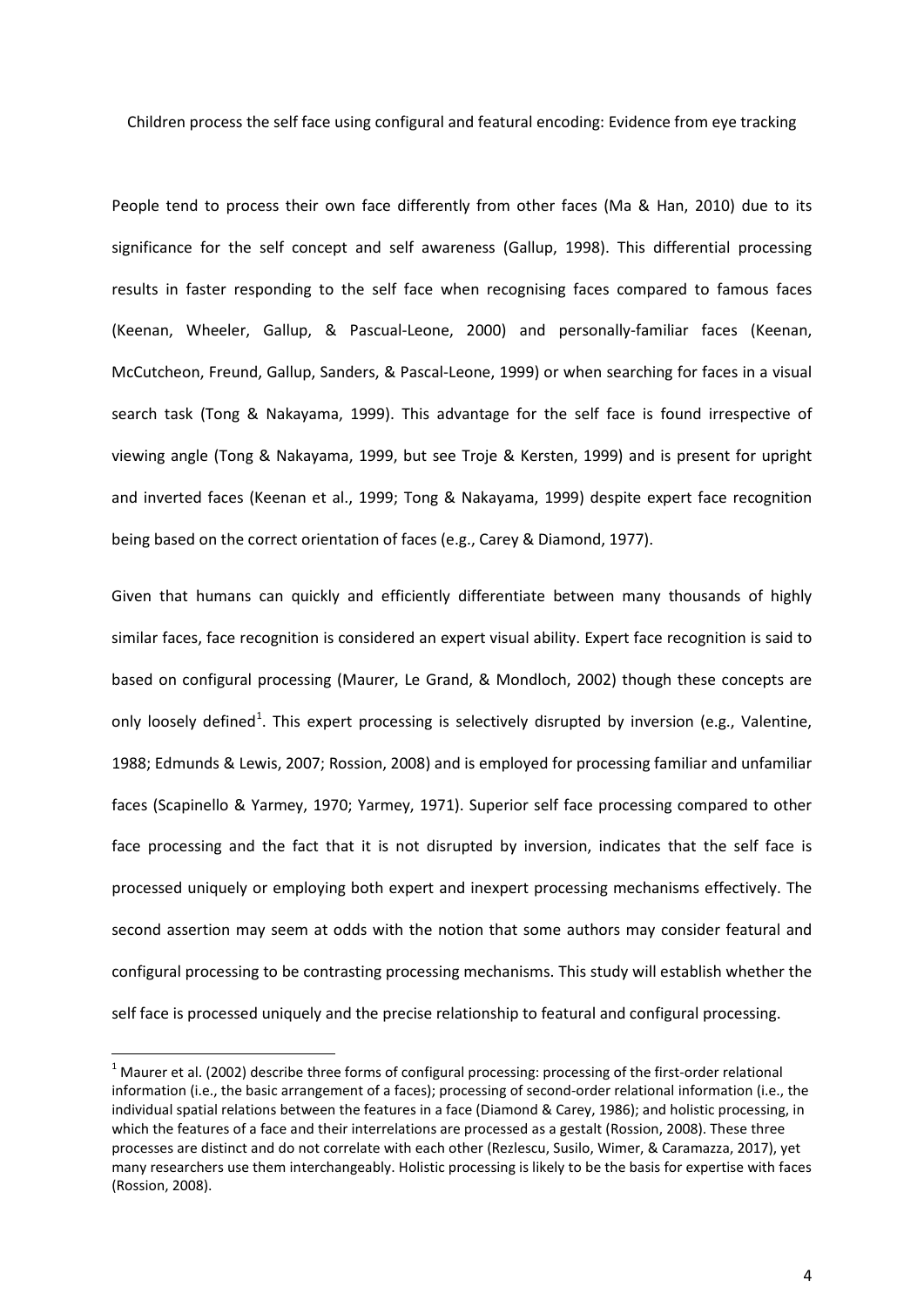There is evidence from neuroscience that the self face is processed in a special manner relative to other faces employing both expert configural processing and inexpert featural processing. Numerous neuroimaging studies have highlighted that there is a distributed right-hemisphere processing system for the self face compared to famous and stranger faces (Heinisch, Dinse, Tegenthoff, Juckel, & Brüne, 2011; Keenan, Nelson, O'Conner, Pascual-Leone, 2001; Platek, Keenan, Gallup Jr, Mohamed, 2004) and to personally familiar faces (Platek et al., 2006; Platek, Wathne, Tierney, & Thomson, 2008; Uddin, Kaplan, Molnar-Szakacs, Zaidel, & Iacoboni, 2005). While increased left hemisphere involvement has also been established (Kircher et al., 2001), this is primarily increased activation to the left fusiform gyrus (Devue, Collette, Balteau, Degueldre, Luxen, Maquet, & Brédart, 2007; Sugiura, Watanabe, Maeda, Matsue, Fukuda, & Kawashima, 2005) indicating that the self face occupies the perceptual and attentional system more completely than other faces because it is so important (Uddin et al., 2005). Gunji, Inagaki, Inoue, Takeshima, and Kaga (2008) have shown that an ERP associated with increased attention is found when children aged approximately 10.8 years process the self face (this is not present in children with pervasive developmental disorder known to affect self processing). Collectively, these results indicate that the self face is processed in a special way involving enhanced attention and potentially the involvement of the right and left fusiform gyrus. Given that the right hemisphere has been purported to process configurally (specifically, holistically) and the left hemisphere processes featurally (Rossion et al., 2000), these results indicate that the self-face may be processed both featurally and configurally. However, more direct tests of enhanced encoding of the self face involving both featural and configural processing have not been conducted.

One technique that has been recently used to explore how much holistic (and by extrapolation configural) and featural processing is employed is eye tracking (Chan & Ryan, 2012; Guo, 2012; Bombari, Mast, & Lobmaier 2009). Eye-movements represent the information that is being collected by the brain and therefore offer a strong line of evidence for what processing types may be occurring. While there is no one-to-one relationship between eye movements and attention, there

5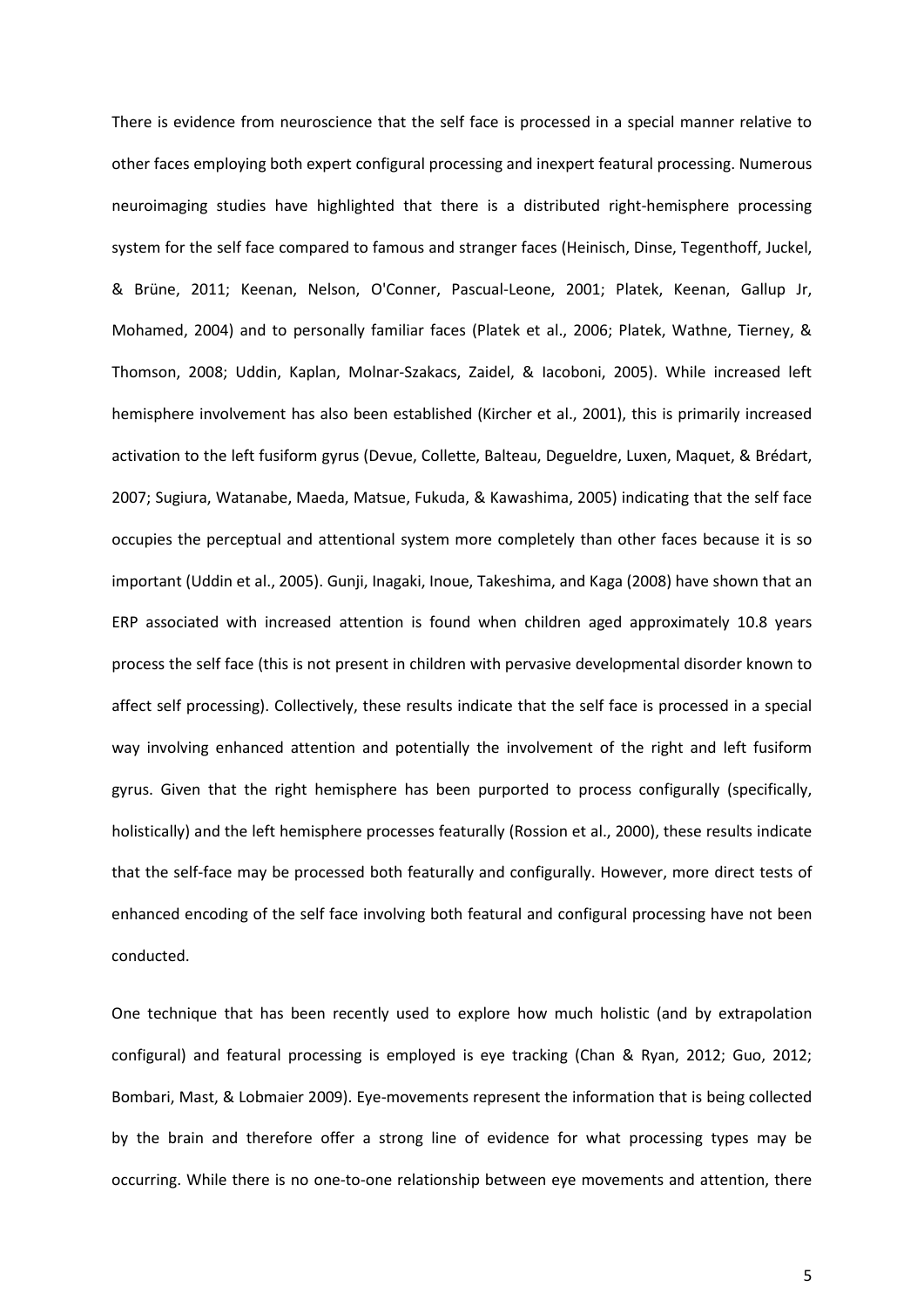has been strong evidence to show that featural processing (such as when viewing inverted faces) produces different eye movement patterns than holistic processing. Holistic processing is typically associated with longer central fixations (Blais, Jack, Scheepers, Fiset, & Caldara, 2008; Hsiao & Cottrell, 2008; see also Miellet, Vizioli, He, Zhou, & Caldara, 2013): Each fixation is longer when processing holistically relative to featurally and these are usually to the top of the nose (between the eyes). Such fixations allow for the whole face to be sampled. Featural processing is associated with more shorter fixations to the centre of individual features (Bombari, et al., 2009). Therefore, featural processing is represented by more fixations (of shorter duration each) to more facial features than holistic processing. This pattern has been observed when participants view inverted faces (Hills, Cooper, & Pake, 2013; Van Belle, De Graef, Verfaille, Rossion, & Lefèvre, 2010) supporting the idea that inverted faces are processed featurally. This therefore suggests that eye movements offer a direct measure of holistic/configural and featural processing (Rossion, 2008).

In addition to eye movements, pupilometry can be used to explore how faces are coded. Pupilometry has been used widely as a measure of cognitive effort: when tasks are more difficult, pupils are wider (Polt, 1970; Porter, Troscianko, & Gilchrist, 2007) when participants are more engaged in a task, their pupils are wider (Fairclough, Moores, Ewing, & Roberts, 2009), and pupils are wider when more resources are devoted to a task (Van Der Meer, et al., 2010). This indicates that pupilometry can be a useful metric for exploring the depth with which faces are coded. Given the importance of the self face to the self concept, one would imagine that it would be processed with more effort and depth irrespective of whether the self face is processed configurally and/or featurally. By coupling eye movement information with pupilometry data, it will be possible to establish whether participants put more effort into coding their own face, or that they engage in both configural and featural processing. This allows for a greater understanding of the importance of the self face and how it is processed.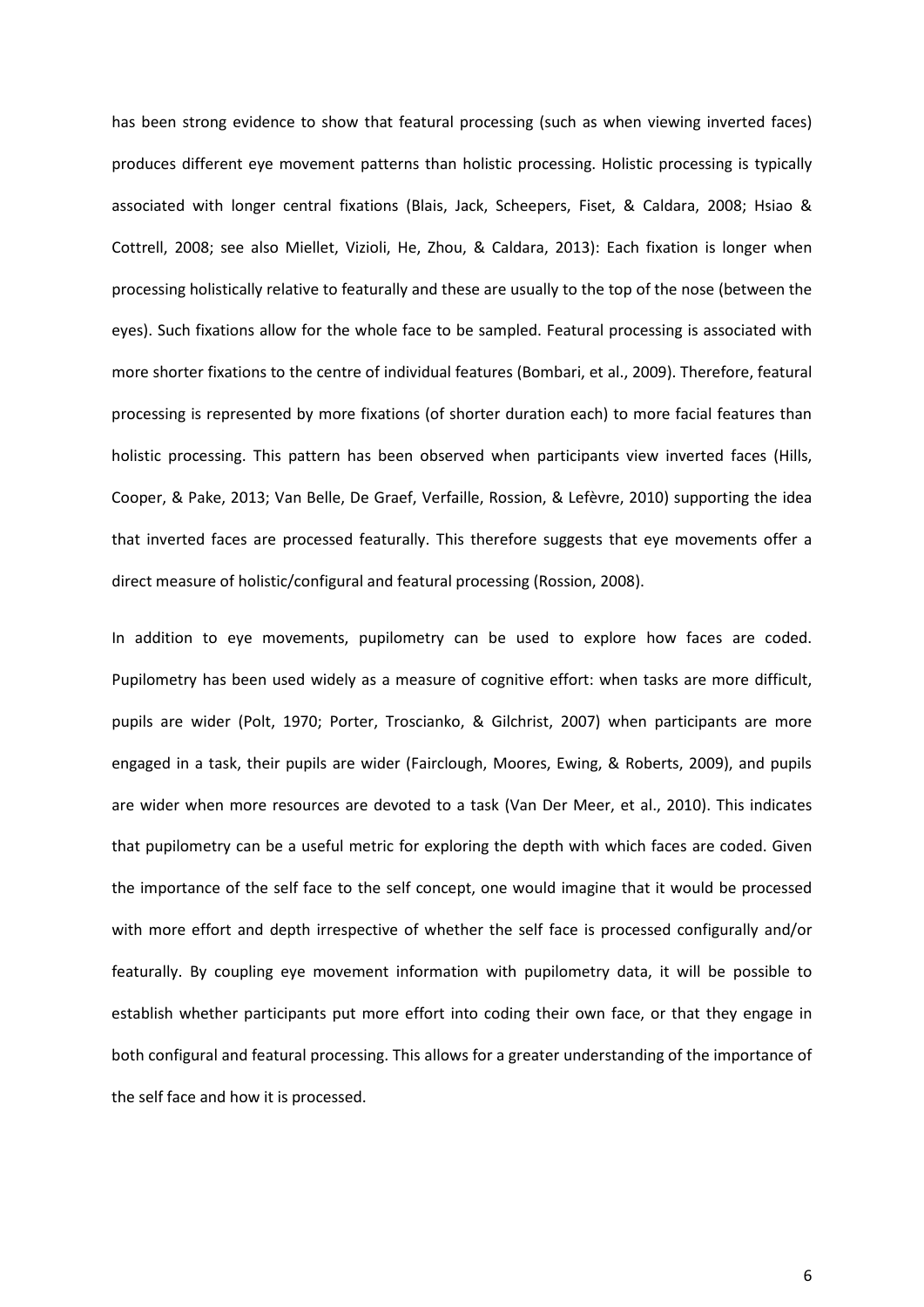In the present study, we employed eye tracking to explore whether participants tend to view the self face differently to age- and gender-matched personally familiar and age- and gender-matched unfamiliar faces. We explore this effect in school-aged children in order to establish if there is any effect of development on self-face perception. Recently, it has been established that adult eyemovement patterns develop around the age of nine years of age, but this is earlier for familiar faces than unfamiliar faces (Hills, Willis, & Pake, 2013), therefore we assessed the performance of children aged 6 to 11 years in the present study. We also assess eye movements across upright and inverted faces, in order to confirm the use of featural coding when processing self faces. We hypothesise that there will be eye movement differences when viewing upright and inverted unfamiliar and personally familiar faces for our older participants, though less so for our younger participants. We expect the self face to be viewed using a mixture of configural and featural processing strategies revealed through more fixations to individual features and longer central fixations, Bombari et al., 2009). We also expect that the self face would be processed more deeply as indexed by pupilometry.

## **Method**

## *Participants*

Forty three (21 female) ethnically-White children aged between 6 years and 11 years 8 months old took part in this study. Participants were divided into two groups: the younger group (6 to 8.5 years; 13 female, mean age = 7.21 years) and the older group (8.6 to 11 years; 8 female, mean age = 10.02  $\gamma$ ears)<sup>[2](#page-6-0)</sup>. Participants were recruited from a sample whose parents returned consent forms from two

<span id="page-6-0"></span> $2$  These age groups were chosen as they represent School Years 1-3 and Years 4-6 in the UK schooling system. Splitting by school age group has been shown to lead to more clear results in face recognition research (e.g., Hills, 2012), due to increased social interaction with these peers rather than those that are strictly own-age and social interaction has been determined to be important in various face recognition biases (Sporer, 2001). Furthermore, the magnitude of the FIE either increases up to age 9 years according to de Haan et al. (2009) before plateauing or is not present prior to the age of 9 years (Hills & Lewis, 2018). Furthermore, there appears to be a change in the recruitment of the fusiform gyrus (Aylward et al., 2005), the presentation of the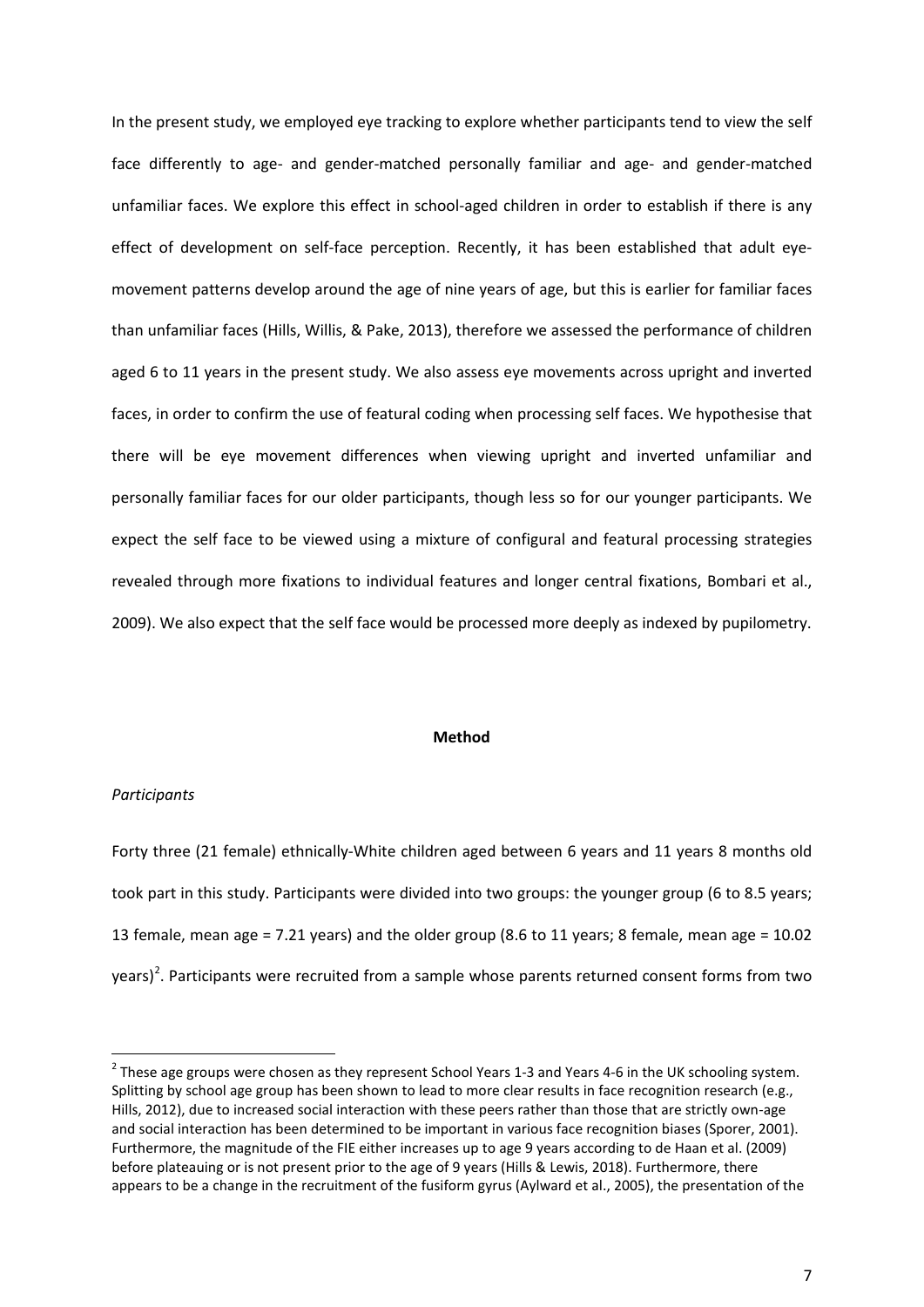local schools. All participants were considered typically developing by their schools and their parents reported that they had normal or corrected vision.

#### *Design*

We employed a  $2 \times 2 \times 3 \times 5$  mixed design with the between-subjects factor of participant age and the within-subjects factors of facial orientation (upright and inverted), facial familiarity (unfamiliar, personally familiar, and self-face), and facial feature (eyes, nose, mouth, forehead and hair, and chin and cheeks). We measured participants' eye movements when looking at the faces, recording the number of fixations and the mean length of each fixation to each feature. We also recorded pupil width as a measure of effort employed during encoding.

## *Materials*

 $\overline{\phantom{a}}$ 

Photographs of all the children were taken from the same distance (120 cm) using the same camera against the same plain white background with the same lighting conditions. All faces displayed a happy-neutral expression and no extraneous features (such as clothing). Any differences in luminance or contrast was corrected using Matlab, backgrounds removed, and size standardised (size: 428  $\times$  368 pixels, subtending to an approximate visual angle of 10.19°  $\times$  9.86°, with the resolution 72 dpi) offline in Photoshop. An inverted version of each face was created by rotating each face by 180°. Five areas of interest (AOIs, similar to Goldinger*,* He, & Papesh*,* 2009) were mapped out offline onto each face that corresponded to the features: eyes, nose, mouth, forehead and hair, and chin and cheeks (see Figure 1).

N170 (Itier & Taylor, 2004; Kuefner, De Heering, Jacques, Palmero-Soler, & Rossion, 2010), the demonstration of face specific eye movements (Hills et al., 2013) between the ages of 8 and 11 years.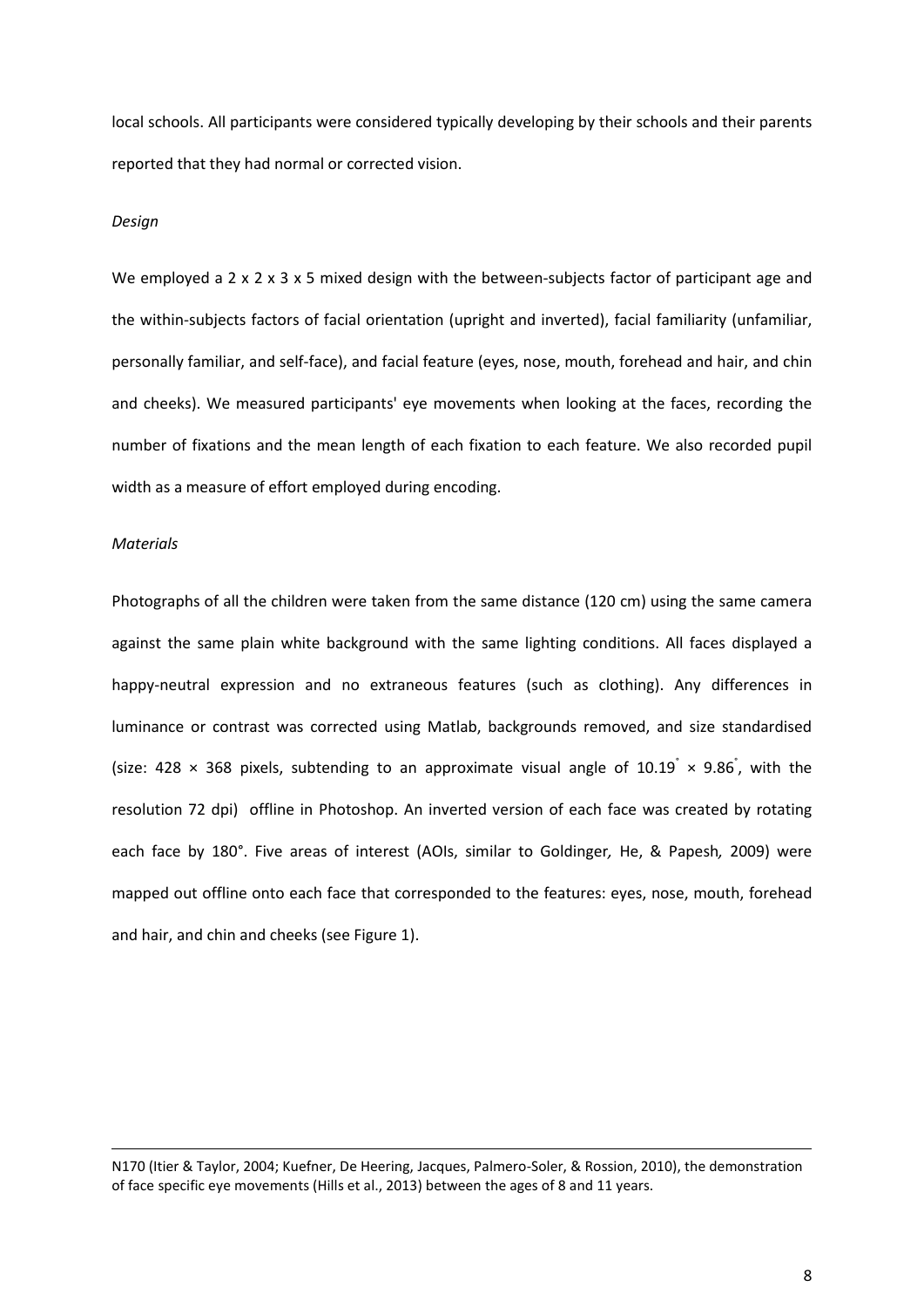

*Figure 1.* An example face stimulus used in the study with the AOIs mapped onto it: a) Forehead and hair; b) eyes; c) nose; d) mouth; and e) chin, cheeks, and ears. Note that the AOI boundaries were not visible to the participants.

For each self face, an age- and gender-matched face was chosen from the same class as the child to be the familiar face. Children would therefore have interacted with the familiar face every school day for at least two years. A research assistant also matched these faces visually for hair colour and distinctiveness. The unfamiliar face was matched in the same way to the self face, but was selected from the second school and therefore was unfamiliar to the participant (this was verbally checked during the experiment). There were, therefore, six types of faces: upright and inverted versions of the self, familiar, and unfamiliar faces and two photographs of each.

The faces were displayed on a white background, in the centre of a 15" (1280  $\times$  800 pixels) LCD colour monitor, using ClearView v2.7.0. Eye movements were recorded using a Tobii X50 eye-tracker (Falls Church, VA), with embedded infrared cameras with a sampling rate of 50Hz. The eye-tracker was positioned in front of the laptop, under the screen, 60 cm from the participant. A fixation was defined as the eyes remaining in the same 30 pixel area for 100 ms (see Goldinger et al*.,* 2009). If the eyes left the region, but returned within 100 ms, it was considered to be the same gaze. These settings were based on the defaults for the Tobii eye-tracker.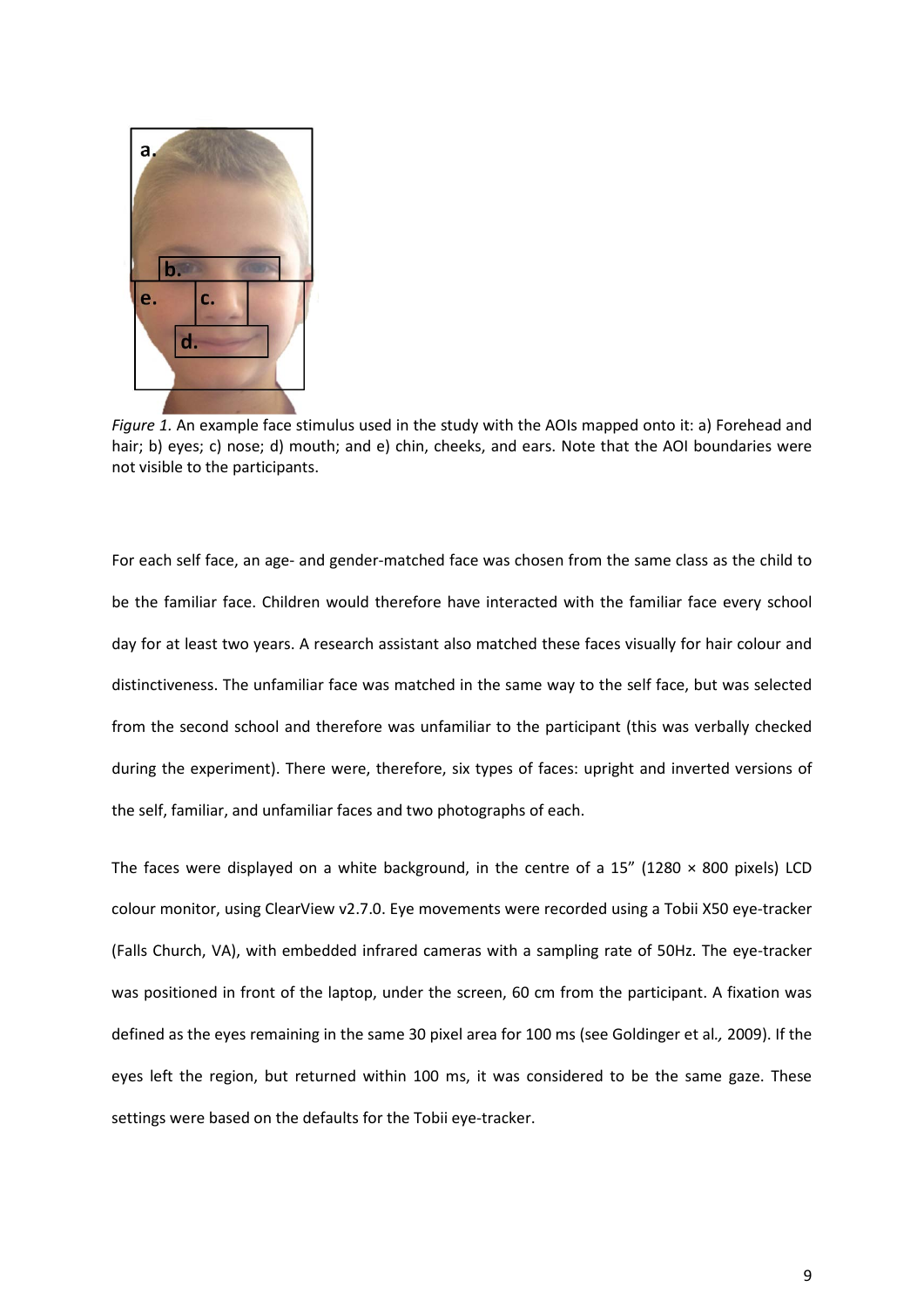#### *Procedure*

All participants were tested individually in a quiet and non-distracting environment in their school with a teacher present. The experimenter operated the computer (including all participant key presses), but was blind to what the screen displayed in order to prevent demand characteristics (see Hills, 2014). This also ensured that the participants fully engaged with the task by giving verbal responses and remaining as still as possible in order to record accurate eye-movement data. Verbal responses also deal with the issue that the self face advantage is larger if participants respond with their left hand (Keenan et al., 2001).

Participants first gave informed assent and then were seated 60 cm away from the front of the computer screen. Participants eyes were then calibrated to the eye tracker. This involved following a small blue ball around to nine pseudorandom locations on the screen. All participants eyes were calibrated on the first or second attempt. Participants were then presented with two series of the 12 faces. The faces were presented in a random order in both presentations. In the first presentation, participants rated the faces for how weird looking they were. In the second presentation, they stated if they recognised any of the faces by verbally saying "yes" or "no." Participants were 100% accurate at this task. Faces were on screen for 2 seconds each. Participants responded within this time. Between each face there was a blank screen. Participants were required to focus on the centre of the screen for 150 ms before the next trial began. Following the last face, the experiment was completed.

#### **Results**

In order to address our hypotheses, we first ran an analysis on number of fixations as this would reveal the involvement of featural coding: featural coding would be revealed through more fixations spread over more features (Blais, et al., 2008; Hsiao & Cottrell, 2008; Miellet, et al., 2013). Secondly, we explored fixation length to assess how much information could be extracted at each fixation as a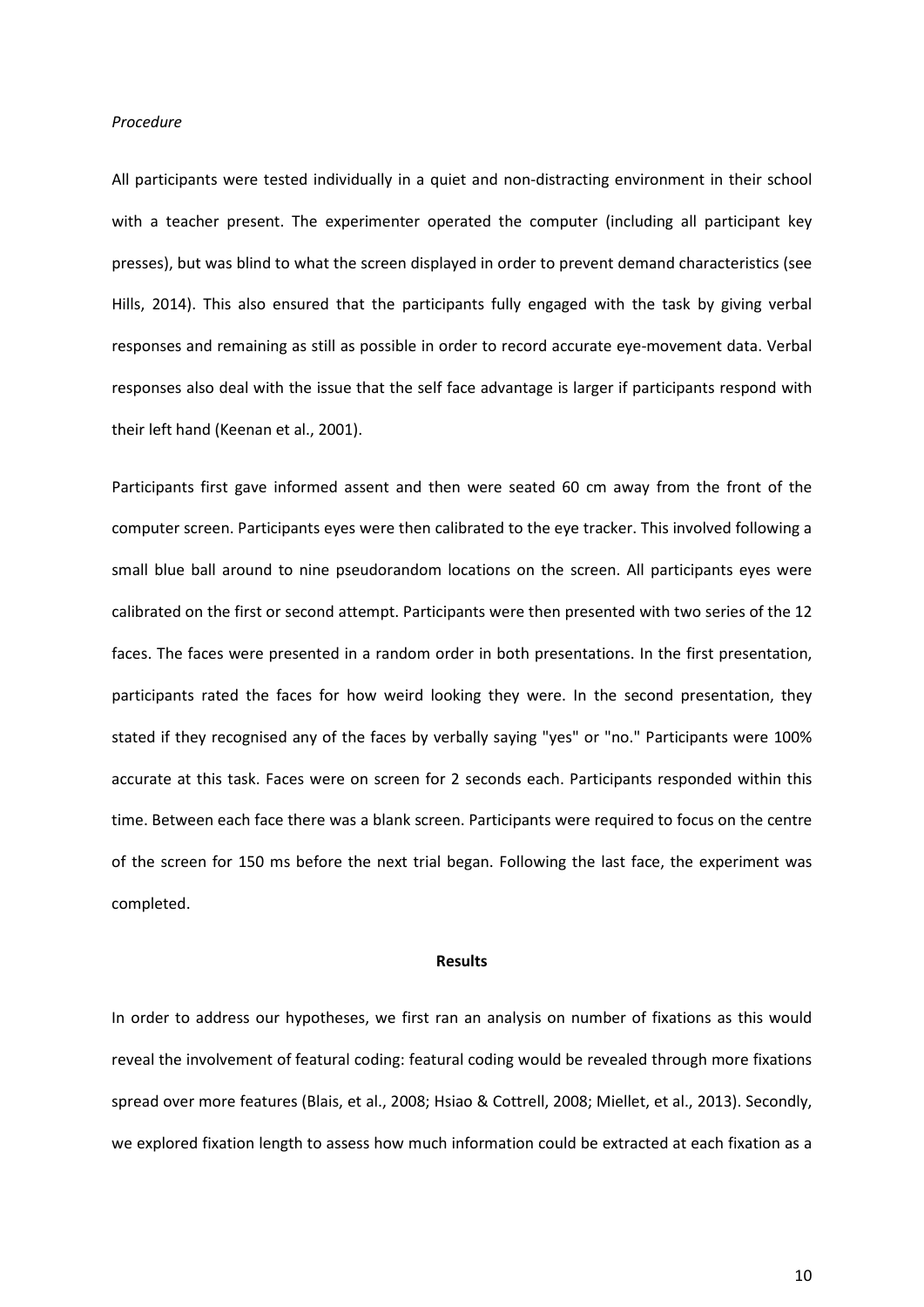measure of holistic coding: holistic coding would be revealed through longer fixations (directed between the eyes, Hills, et al., 2013; Van Belle, et al., 2010). As a direct measure of effortful encoding (Goldinger et al., 2009; Porter et al., 2007), we measured pupil width. Finally, we ran an analysis exploring how fixation patterns change with age.

## *Number of Fixations*

We employed an analytical procedure similar to Bindemann, Scheepers, and Burton (2009) in order to deal with the fact that the AOIs were of different sizes. We calculated area-normalised scores by dividing the proportion of fixations each feature received by the proportion of the screen the feature occupied per trial. This transformation equates the size of each feature so that a score of one indicates the feature is scanned at random whereas a score significantly higher than one indicates that the region is specifically scanned (Fletcher-Watson, Findlay, Leekam, & Benson, 2008). An analysis on the raw data revealed a similar pattern of results for the internal features. For all analyses involving the variable 'feature', Mauchley's test of sphericity was significant, therefore we applied the Huynh-Feldt correction to the degrees of freedom.

Mean area-normalised number of fixations to each feature are summarised in Figure 2. These data were subjected to a 2 x 2 x 3 x 5 mixed ANOVA with the factors: participant age; face orientation; face type; and feature. We found a main effect of face type, *F*(2, 82) = 5.15, *MSE* = 17.65, *p* = .008,  $\eta_p^2$  = .11. More fixations (indicative of increased featural processing) were made to self faces than to unfamiliar faces (*p* = .009). This main effect interacted with feature, *F*(5.05, 207.07) = 3.55, *MSE* = 164.47,  $p = 0.004$ ,  $\eta_p^2 = 0.08$ . Šidák-corrected comparisons revealed that for self and familiar faces the nose (the most central feature) was fixated upon more often than the mouth and eyes (all *p*s < .05), but for unfamiliar faces, the eyes, nose, and mouth were fixated upon a statistically equivalent amount.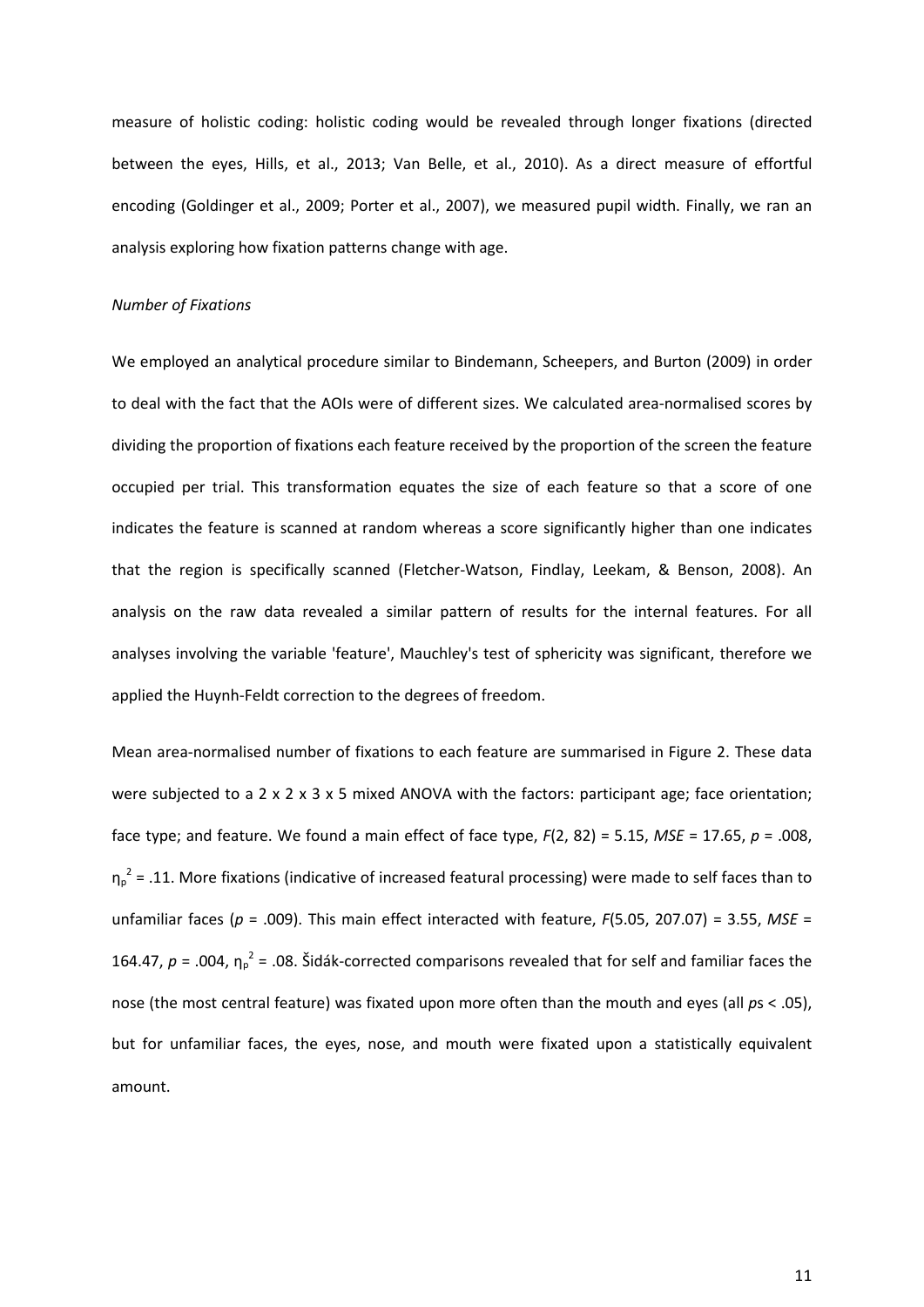In order to confirm the reliability of the current data, we ensured that effects previously found to be reliable were replicated: we demonstrated a significant main effect of feature, *F*(2.53, 103.68) = 112.92, *MSE* = 170.54,  $p < .001$ ,  $\eta_p^2 = .73$ . We replicated the hierarchy of features (e.g., Haig, 1985; Henderson, Williams, & Falk, 2005) showing that the internal features received significantly more fixation than the external features (all *p*s < .01). Confirming the notion that featural coding will be revealed through an increased number of fixations made to inverted faces than upright faces, we found a main effect of face orientation,  $F(1, 41) = 138.04$ ,  $MSE = 32.64$ ,  $p < .001$ ,  $\eta_p^2 = .77$ . Replicating Hills et al (2012; 2013), we found that this interacted with feature, *F*(2.49, 101.90) = 24.86, *MSE* = 253.58,  $p < .001$ ,  $\eta_p^2 = .38$ , such that the mouth received more fixations in inverted faces than upright faces ( $p < .001$ ) and the eyes received more fixations in upright faces than inverted faces ( $p = .05$ ). Replicating Hills et al. (2013), we found that orientation also interacted with participant age,  $F(1, 41) = 9.63$ ,  $MSE = 32.64$ ,  $p = .003$ ,  $\eta_p^2 = .19$ . Older participants made more fixations to inverted faces (indicating featural processing) than to upright faces (*p* < .01), however for younger participants this difference was not significant. Furthermore, there was a three-way interaction between participant age, orientation, and feature, *F*(2.49, 101.90) = 5.95, *MSE* = 253.58,  $p = .002$ ,  $\eta_p^2 = .13$ . This three way interaction was revealed through a larger significant two-way interaction between orientation and feature (as described above) for the older participants (*p* < .001) than for the younger participants ( $p = .01$ ).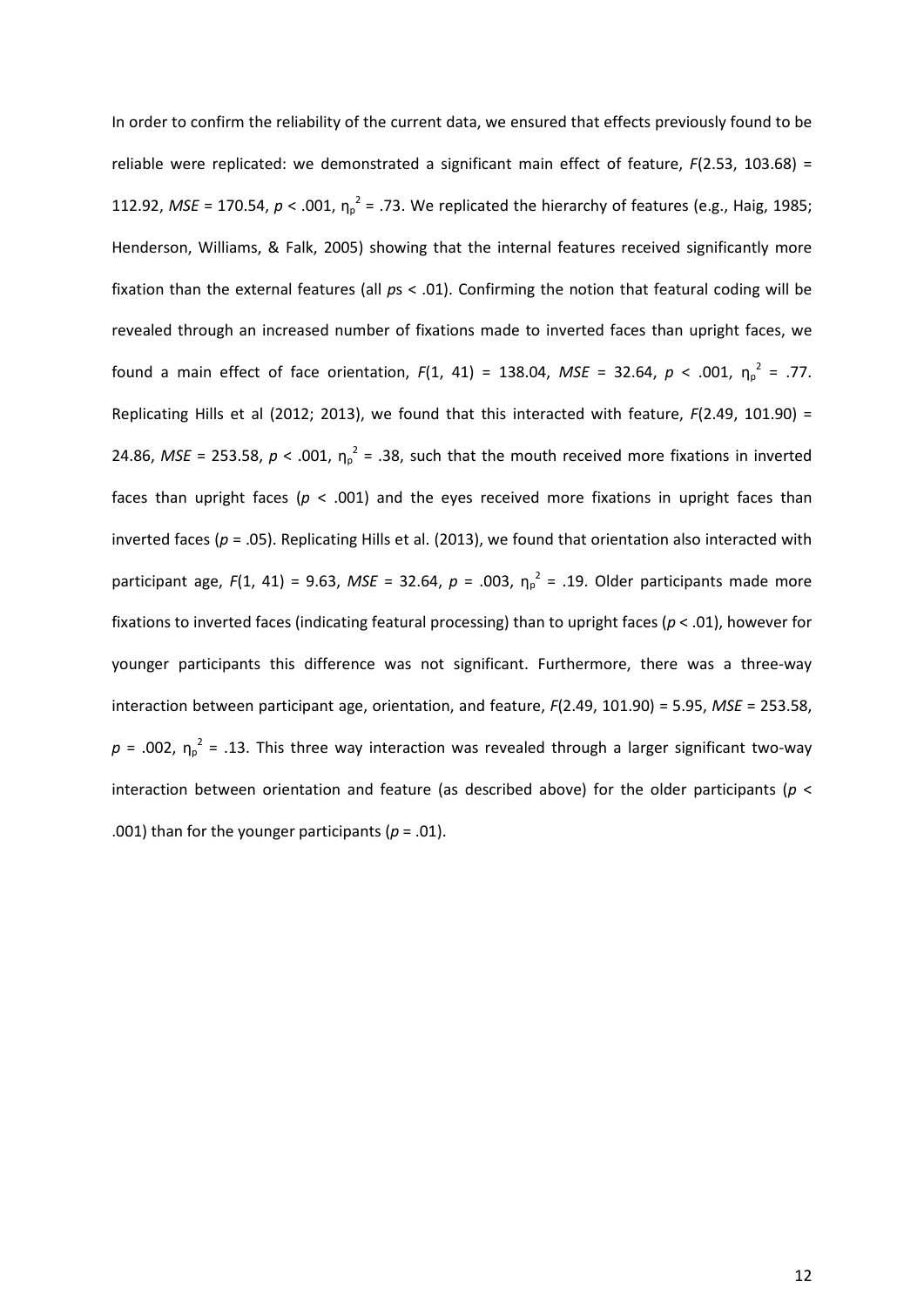

*Figure 2*. Mean area-normalised fixation count to each feature for upright and inverted faces for younger participants (left panels) and older participants (right panels) when viewing self (top panel), familiar (middle panel), and unfamiliar faces (bottom panel). Error bars represent standard error of the mean.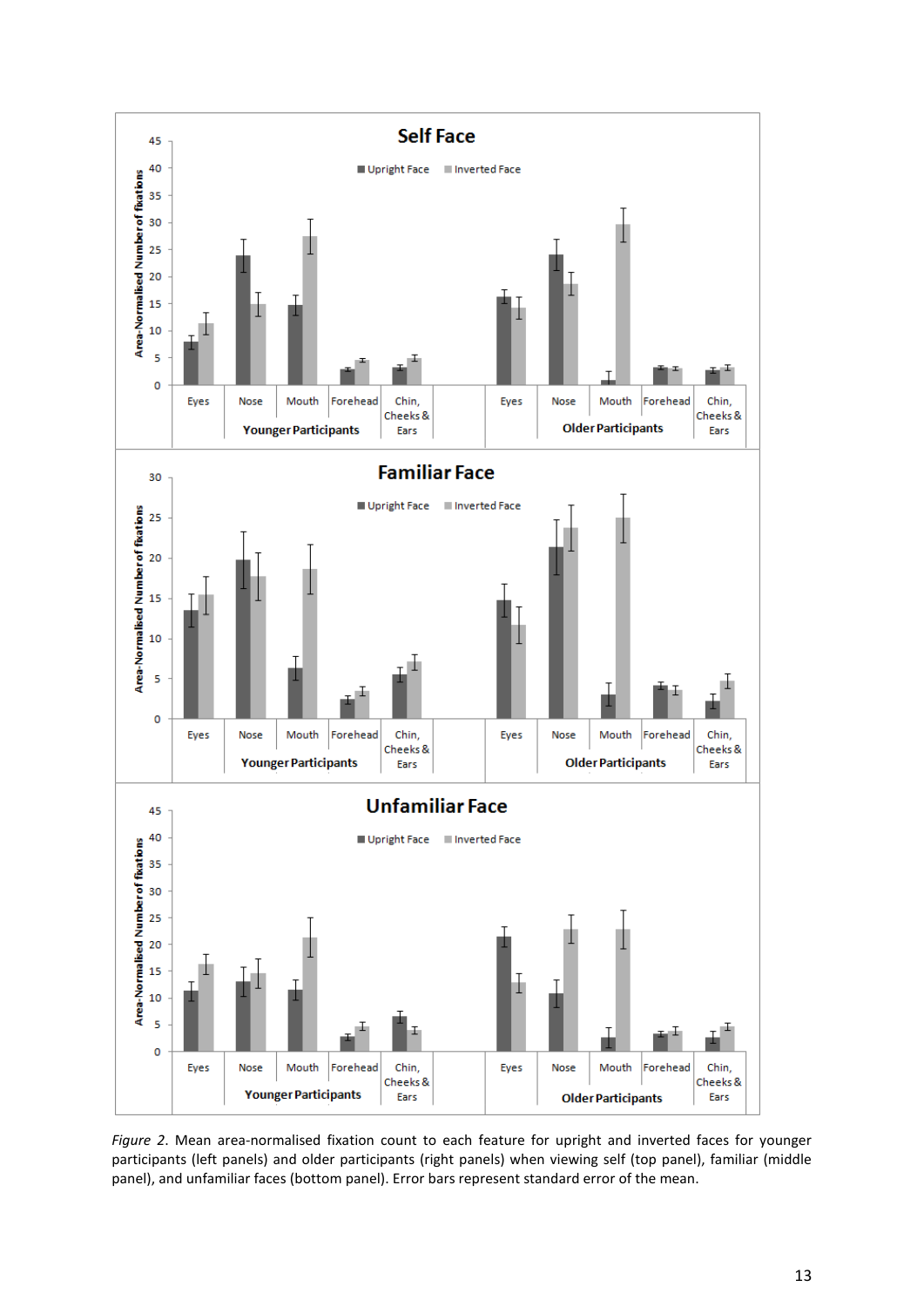#### *Fixation Length*

Mean fixation length for each feature, summarised in Figure 3, was subjected to a parallel ANOVA. This analysis revealed an interaction between face type and feature, *F*(4.58, 187.92) = 2.43, *MSE* = 407.19,  $p = .042$ ,  $\eta_p^2 = .06$ . Šidák-corrected comparisons revealed that for self faces, the average fixation to the eyes was longer than for the nose and mouth (*p*s < .05). This was not observed for familiar or personally familiar faces (*p*s > .1). This suggests longer central fixations and therefore holistic processing for self faces than familiar and unfamiliar faces.

There effect of orientation interacted with feature, *F*(1.98, 81.03) = 14.28, *MSE* = 593.62, *p* < .001,  $\eta_p^2$  = .26. Šidák-corrected comparisons revealed that fixations were, on average, longer to the eyes than to all other features for upright faces (*p*s < .01), but there was no significant difference in fixation length for the eyes, nose, and mouth (*p*s > .50), but all were greater than the forehead and chin, cheeks, and ears in inverted faces, indicating a holistic encoding strategy being employed for upright faces more so than inverted faces. The main effect of feature was significant, *F*(2.62, 107.31) = 46.28, *MSE* = 325.15  $p < .001$ ,  $\eta_p^2$  = .53, revealed through longer average fixations to the eyes than all other features (*p*s < .001).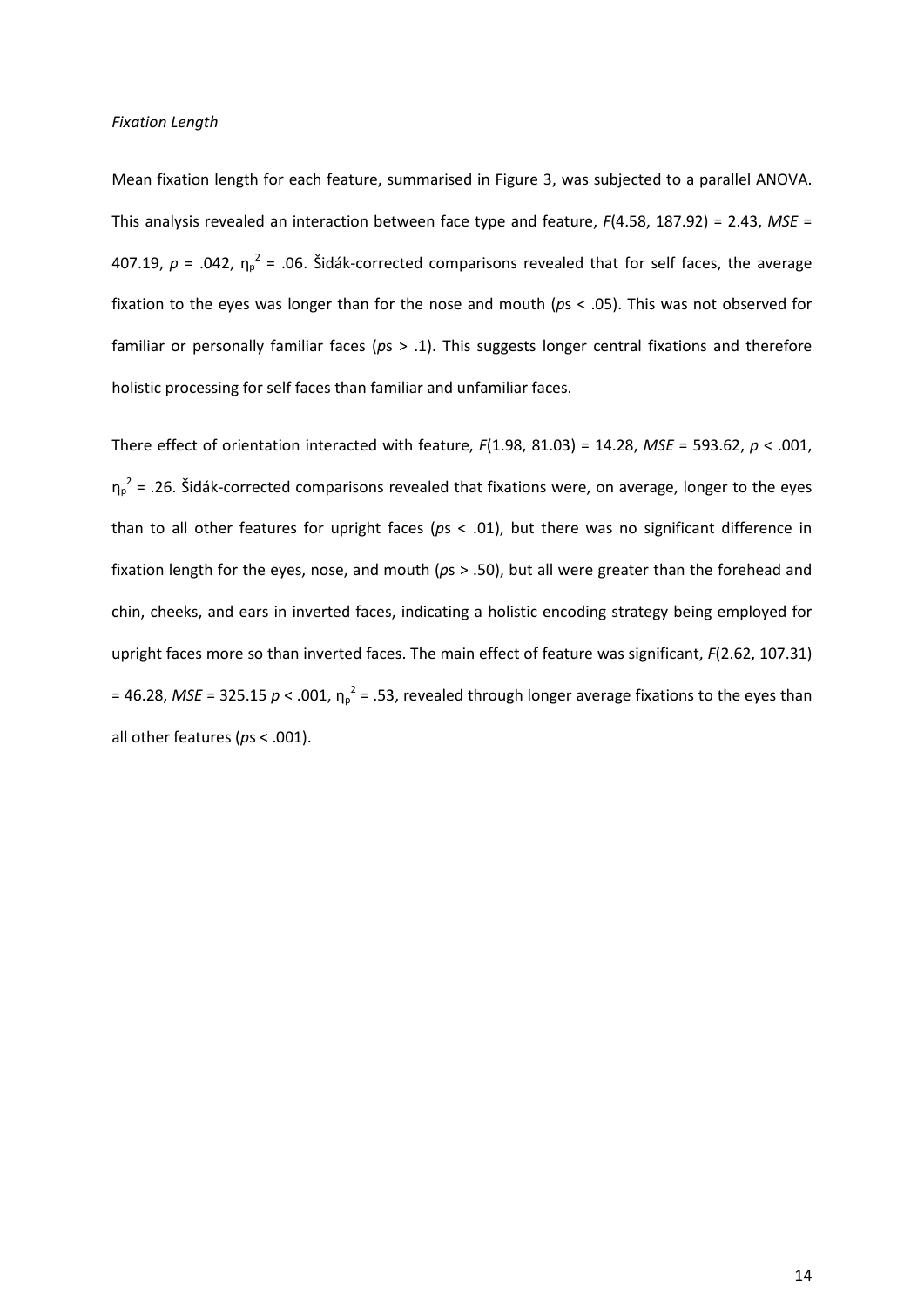

*Figure 3.* Mean fixation length (*ms*) to each feature for upright and inverted faces for younger participants (left panels) and older participants (right panels) when viewing self (top panel), familiar (middle panel), or unfamiliar faces (bottom panel). Error bars represent standard error of the mean.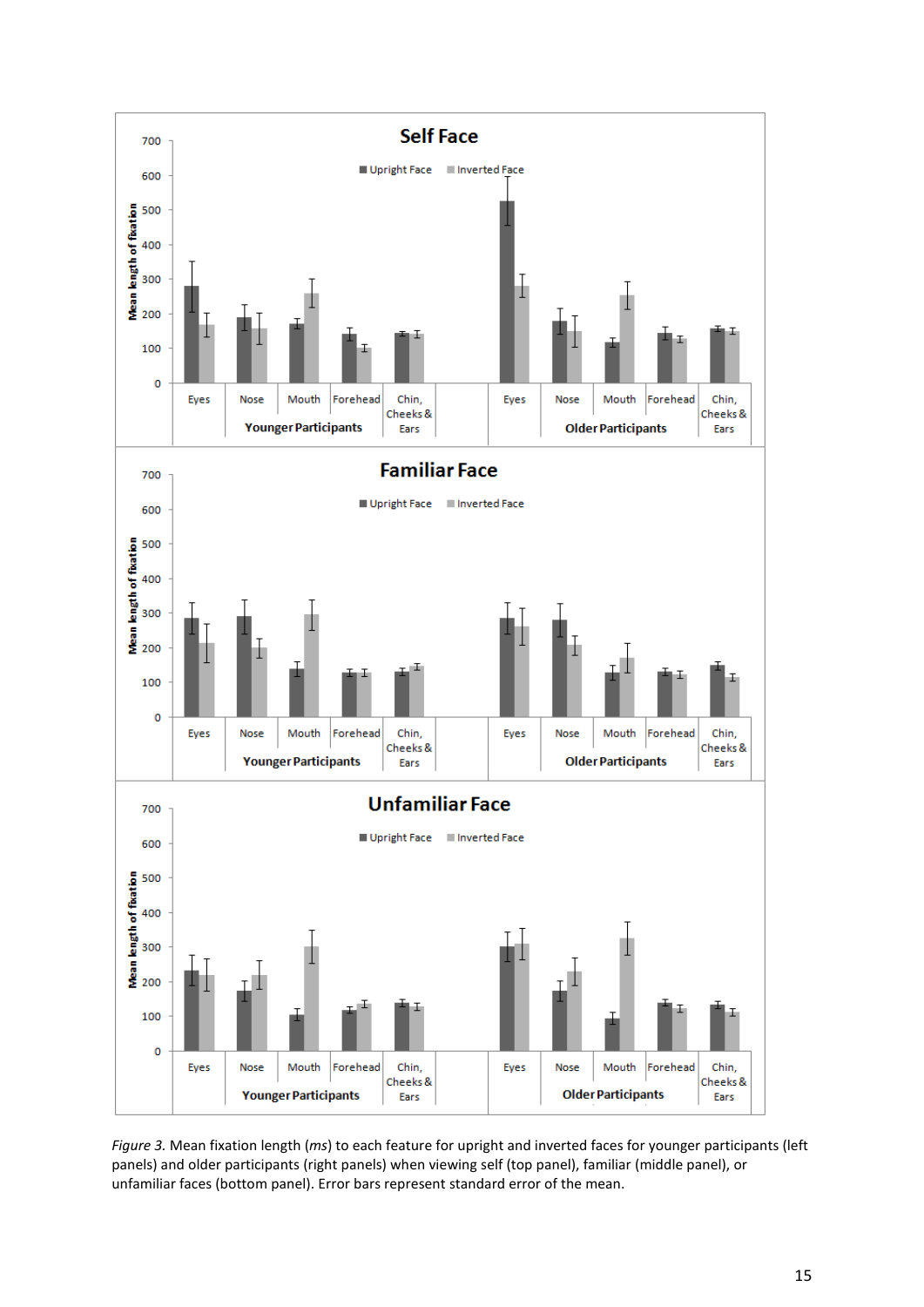## *Pupilometry*

We employed a similar analysis protocol on the pupil width data, summarised in Figure 4, except that we excluded the feature variable as the largest effect driving pupil width is luminance (Porter et al., 2007) and luminance is different across features and this cannot be controlled for<sup>[3](#page-15-0)</sup>. Therefore, the data were subjected to a 2 x 2 x 3 mixed-subjects ANOVA with the factors participant age, face orientation, and face type. This analysis revealed a main effect of face type, *F*(2, 82) = 45.72, *MSE* = 0.10,  $p < .001$ ,  $\eta_p^2 = .53$ , in which pupil width was narrower when viewing self faces (M = 5.24 mm, *SE* = 0.07) compared to familiar faces (*M* = 5.65 mm, *SE* = 0.08) and unfamiliar faces (*M* = 5.65 mm, *SE* = 0.07). Consistent with prior research, younger participants' pupil width (*M* = 5.68 mm, *SE* = 0.09) was wider than older participants' (M = 5.35 mm, *SE* = 0.09),  $F(1, 41)$  = 6.92, *MSE* = 1.00, p = .012,  $\eta_p^2$ = .14. These effects interacted, *F*(2, 82) = 8.65, *MSE* = 0.11, *p* < .001, η<sup>p</sup> <sup>2</sup> = .17. Šidák-corrected comparisons revealed that the effect of face type was only significant for older participants (pupil

<span id="page-15-0"></span> $3$  Because participants view features of different faces different amounts, it is possible that the luminance of different features of these faces may influence the overall pattern of the pupilometry results rather than the effort engaged in processing them: If there are differences in the time spent looking at different features in the different types faces this might effect the pupilomentry. In order to rule this out, we explored the amount of time spent viewing each feature and the relative luminance value of each feature. We measured luminance using MatLab R2015 (Mathworks). By multiplying the time spent viewing each feature by the relative luminance of each feature, we established the predicted relative width of pupils for each type of face (and orientation). This is presented in Figure F1. This pattern is clearly different to those obtained by the data.



*Figure F1.* Predicted pupil width (*mm*) based feature luminance and time spent viewing each feature.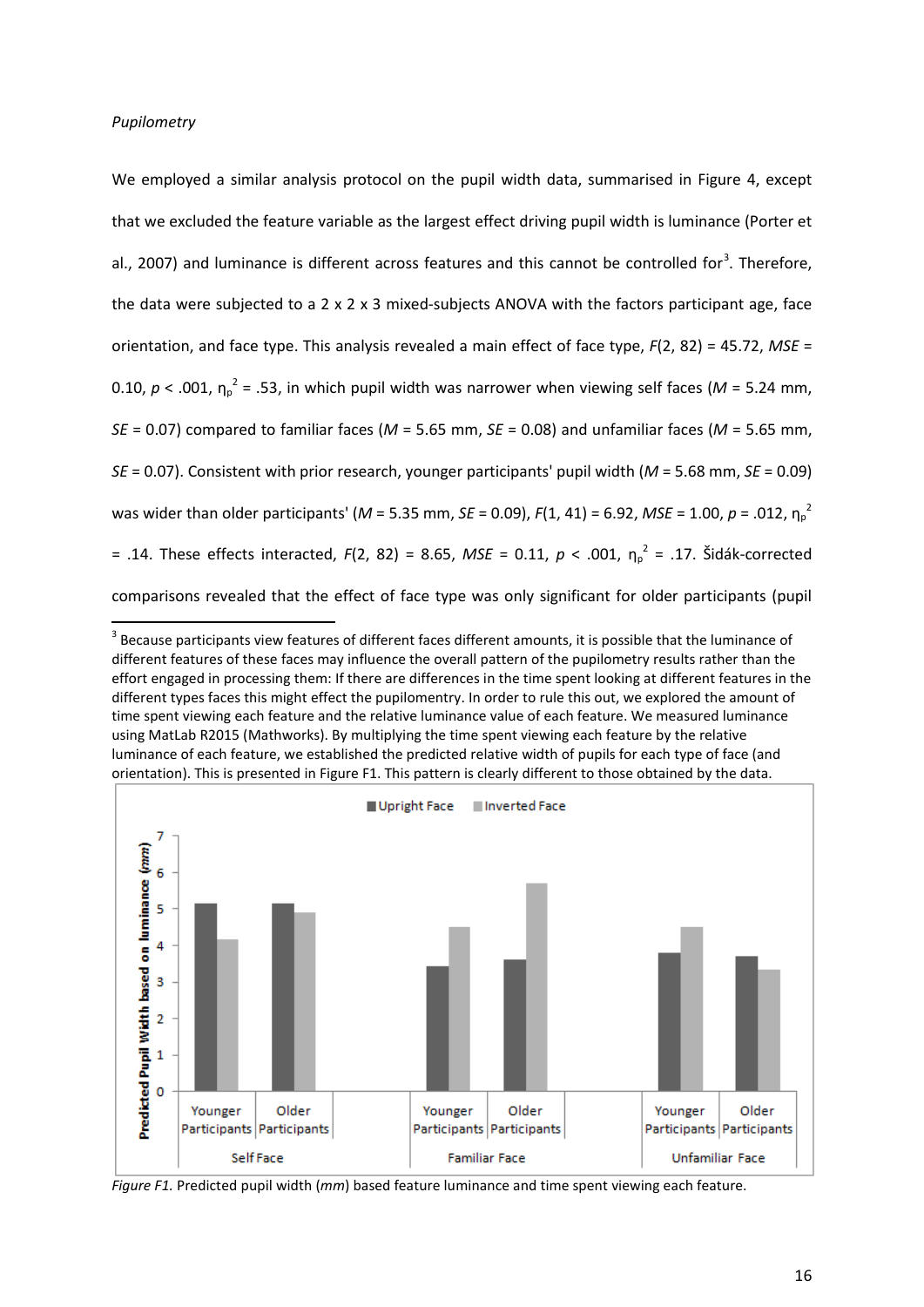width was narrower when viewing self faces (*M* = 4.96, *SE* = 0.08) compared to familiar faces (*M* = 5.55 mm, *SE* = 0.11) and unfamiliar faces (*M* = 5.54 mm, *SE* = 0.10), *p*s<.01) and not for younger participants (all *p*s>.85).

The main effect of face type also interacted with face orientation,  $F(1.47, 60.42^4) = 8.79$  $F(1.47, 60.42^4) = 8.79$  $F(1.47, 60.42^4) = 8.79$ , *MSE* = 0.22,  $p = .001$ ,  $\eta_p^2 = .18$ . Šidák-corrected comparisons revealed that pupil width was narrower when viewing inverted self faces (*M* = 5.10 mm, *SE* = 0.06) than upright self faces (*M* = 5.38 mm, *SE* = 0.10, *p* < .05), but the effect of orientation was not present for familiar and unfamiliar faces. This interaction was only present for the older participants ( $p < .001$ ) and not for the younger participants (*p* > .45), as revealed by a significant three-way interaction, *F*(1.47, 60.42) = 7.37, *MSE* = 0.22,  $p = .003$ ,  $\eta_p^2 = .15$ .



*Figure 4*. Mean pupil width (mm) when viewing upright and inverted faces self, familiar, or unfamiliar faces for younger participants and older participants. Error bars represent standard error of the mean.

<span id="page-16-0"></span> $<sup>4</sup>$  Mauchley's test of sphericity was significant for the face type by orientation effects, therefore we applied the</sup> Huyhn-Feldt correction.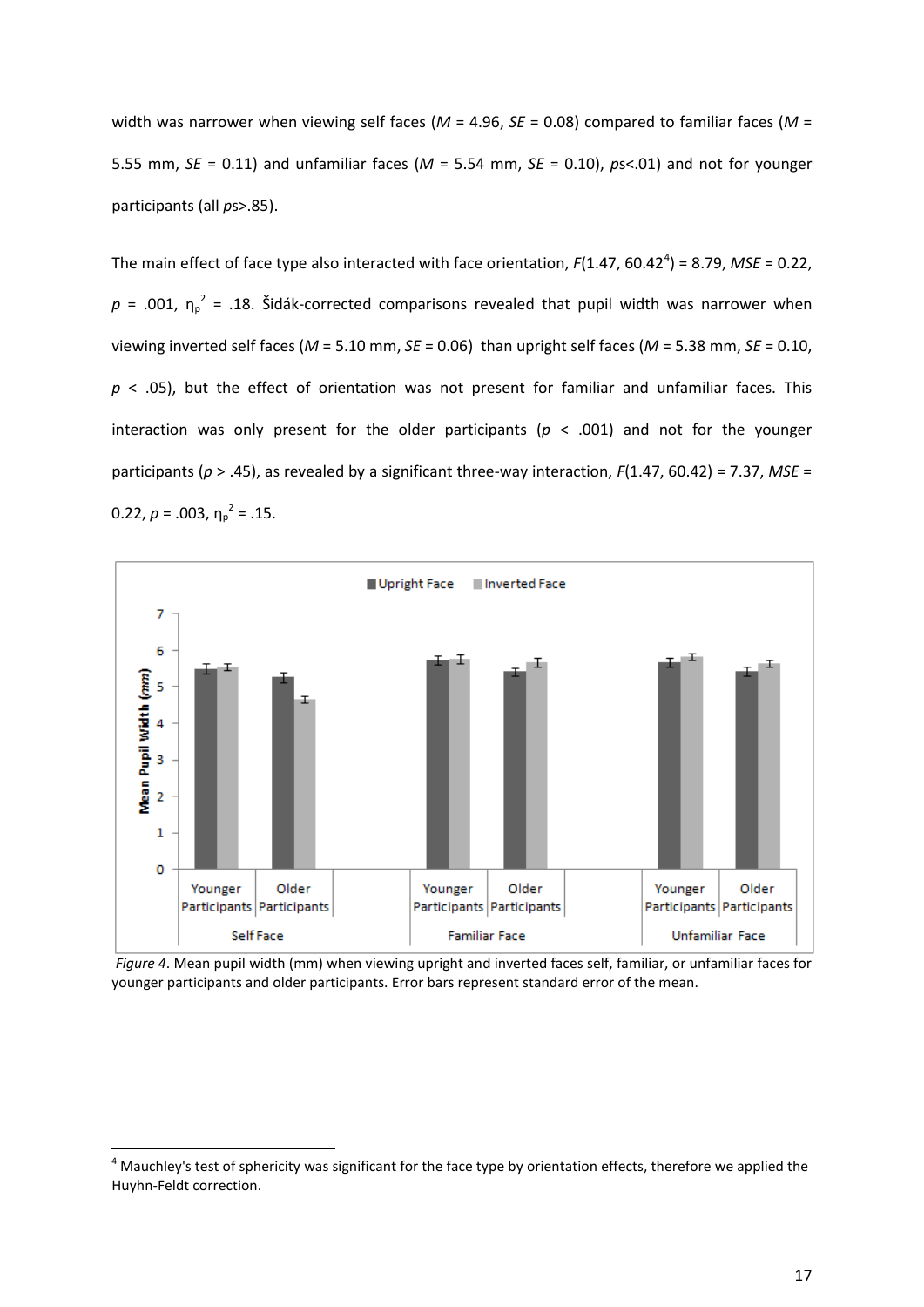#### *Fixation pattern changes with age*

White adults tend to fixate on the eyes more than any other feature (Althoff & Cohen, 1999; Henderson et al., 2005; Hills & Pake, 2013). Research has indicated a developmental trend toward adult-like fixations patterns (Kelly, Liu, Rodger, Miellet, Ge, & Caldara, 2011; Liu et al., 2013). Therefore, we would predict that the amount of eye fixation number and length (indexing holistic processing) in upright faces would increase with development. However, as the adult-like scan pattern appears for familiar faces before unfamiliar faces (Hills et al., 2013), therefore this pattern should be observed for unfamiliar faces and not familiar faces. Our previous analyses indicate that the self face may be more familiar and therefore should show the same effect as familiar faces.

To test this assertion, we ran a series of correlations between amount of fixation to each feature and participant age split by type of face. The pattern of correlations is presented in Table 1. These Šidákcorrected correlations reveal that age correlated with fixation toward the eyes in upright faces for unfamiliar faces, *r*(41) = .42, *p* = .014, and self faces, *r*(41) = .48, *p* = .005, but not familiar faces *r*(41) = .03, *p* = .861, contrary to our hypothesis. Similarly, holistic processing, indexed by longer fixation length to the eyes correlated with age in upright faces for unfamiliar faces, *r*(41) = .45, *p* = .002, and self faces, *r*(41) = .38, *p* = .013, but not familiar faces *r*(41) = .09, *p* = .577.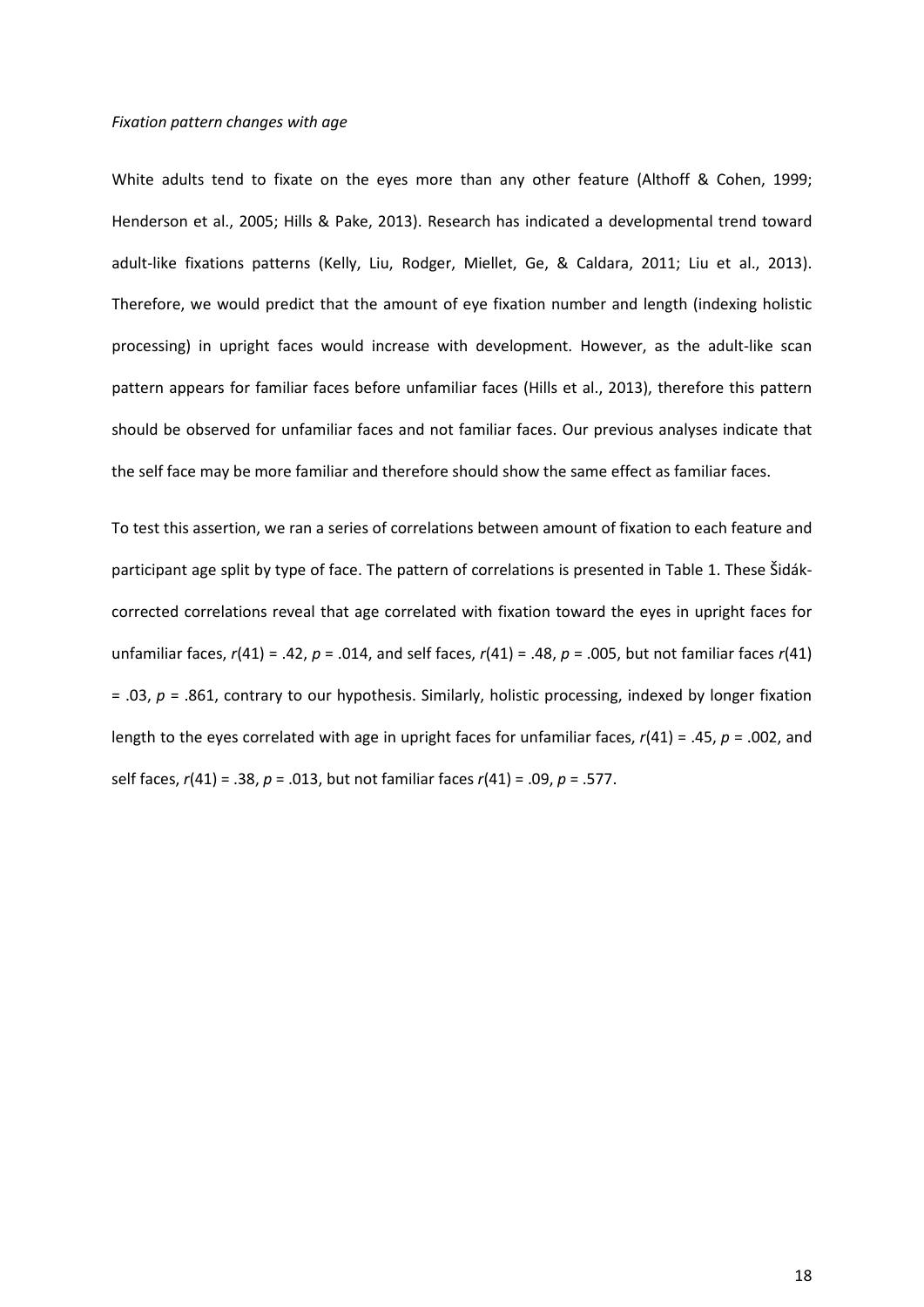## Table 1.

*Correlation coefficients and uncorrected significance levels between age and time spent fixating on each feature and mean fixation duration at each feature split by type and orientation of face. Significant correlations following a Šidák correction are flagged with an asterix.*

|                          | <b>Face Type and Orientation</b> |                           |                           |                        |                           |                          |                        |
|--------------------------|----------------------------------|---------------------------|---------------------------|------------------------|---------------------------|--------------------------|------------------------|
|                          |                                  | Self face                 |                           | <b>Familiar Face</b>   |                           | <b>Unfamiliar Face</b>   |                        |
|                          |                                  | Upright                   | Inverted                  | Upright                | Inverted                  | Upright                  | Inverted               |
| <b>Fixation Amount</b>   | Eyes                             | $r = .48^*, p = .005$     | $r = -.28, p = .122$      | $r = .03, p = .861$    | $r = -.25, p = .159$      | $r = .42^*, p = .014$    | $r = -.26, p = .138$   |
|                          | Nose                             | $r = -.13, p = .470$      | $r = -.50^*$ , $p = .003$ | $r = -.30, p = .087$   | $r = -.13, p = .473$      | $r = -.12, p = .494$     | $r = .16$ , $p = .369$ |
|                          | Mouth                            | $r = -.33, p = .063$      | $r = -.36, p = .038$      | $r = -.29, p = .103$   | $r = .18, p = .312$       | $r = -.28, p = .109$     | $r = -.01, p = .977$   |
|                          | Forehead                         | $r = .20, p = .272$       | $r = -.04, p = .815$      | $r = .39, p = .024$    | $r = -.24, p = .175$      | $r = .25, p = .166$      | $r = -.31, p = .077$   |
|                          | Chin                             | $r = -.28, p = .080$      | $r = .48^*$ , $p = .005$  | $r = -.23, p = .192$   | $r = .31, p = .078$       | $r = -.31 p = .076$      | $r = .42^*, p = .016$  |
|                          |                                  |                           |                           |                        |                           |                          |                        |
| <b>Fixation Duration</b> | Eyes                             | $r = .45^*$ , $p = .002$  | $r = -0.02$ , $p = 0.905$ | $r = .09$ , $p = .577$ | $r = -0.02$ , $p = 0.892$ | $r = .38^*$ , $p = .013$ | $r = -.07, p = .640$   |
|                          | Nose                             | $r = -.27, p = .075$      | $r = -.07, p = .643$      | $r = .07, p = .658$    | $r = .32, p = .034$       | $r = -.05 p = .733$      | $r = .10, p = .529$    |
|                          | Mouth                            | $r = -.40^*$ , $p = .007$ | $r = -.31, p = .042$      | $r = -.10, p = .528$   | $r = -.17, p = .284$      | $r = -.04, p = .816$     | $r = .08, p = .617$    |
|                          | Forehead                         | $r = -.34, p = .027$      | $r = 0.03$ , $p = 0.859$  | $r = -.19, p = .225$   | $r = -.18, p = .254$      | $r = .01, p = .959$      | $r = -.30, p = .053$   |
|                          | Chin                             | $r = .35, p = .023$       | $r = -.21, p = .171$      | $r = .12, p = .445$    | $r = .18, p = .245$       | $r = -.18 p = .252$      | $r = -.08, p = .628$   |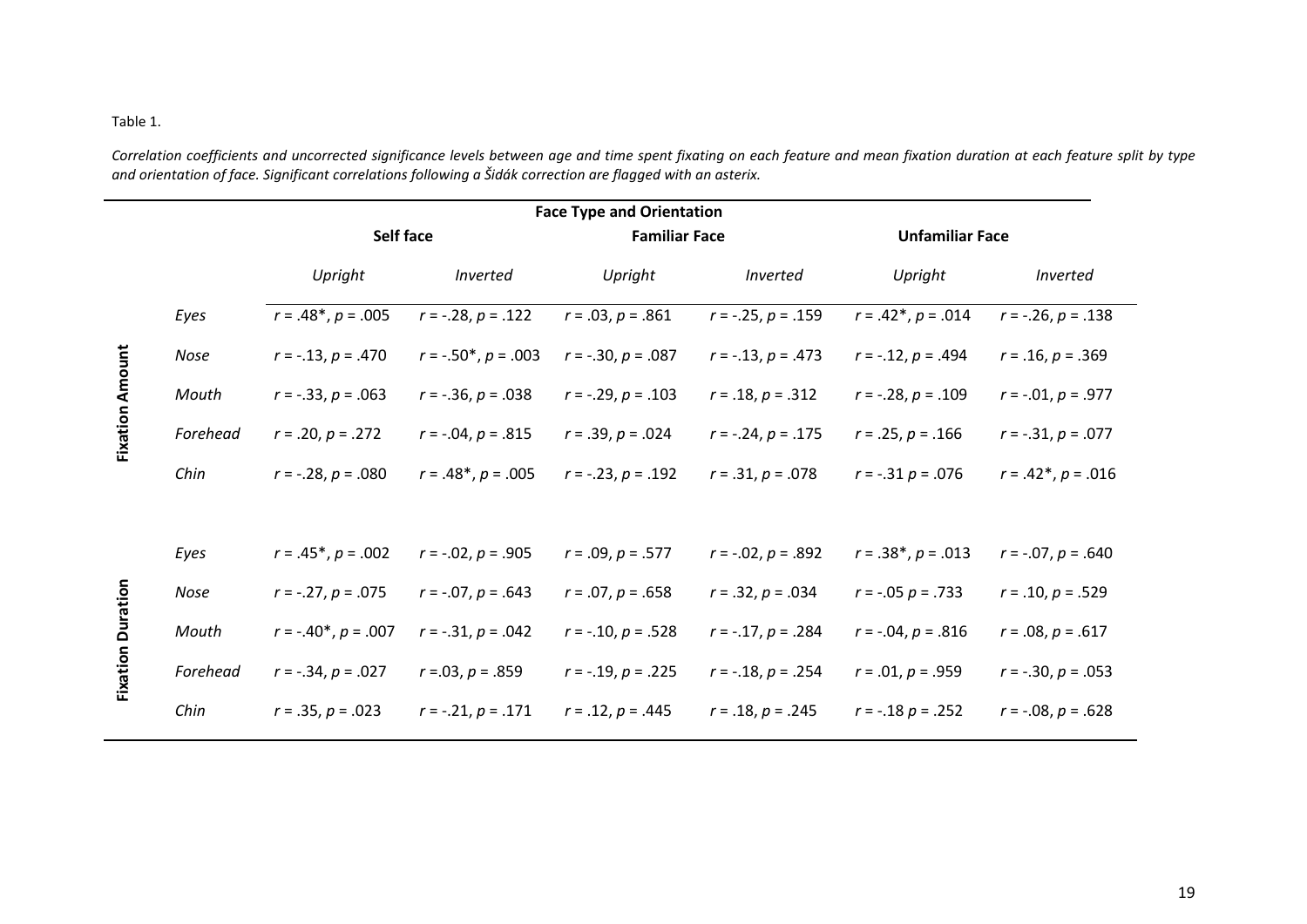#### **Discussion**

The self face received more fixations than familiar and unfamiliar faces. More fixations is indicative of featural processing, according to Rossion (2008). This indicates that the self face is processed more featurally than both familiar and unfamiliar faces. Our results also indicate that there is no difference in the amount of featural coding employed for familiar and unfamiliar faces, consistent with evidence indicating that both types of faces are equally affected by disruptions to configural coding (i.e., inversion; Scapinello & Yarmey, 1970; Yarmey, 1971). Consistently, our results indicated that participants had longer individual fixations to the eyes for the self face compared to familiar and unfamiliar faces suggesting they were extracting more information from the eyes. This indicates enhanced coding of the eyes, indicating that the featural encoding engaged in is enhanced because the eyes are the most diagnostic feature for recognising White faces (Hills, Ross, & Lewis, 2011). These results suggest that the self face received enhanced (featural) processing due to its importance because the most diagnostic feature was viewed.

Both self and familiar faces received more fixations to the centre of the face, which is typically indicative of holistic processing, than unfamiliar faces. We interpret this as more configural coding (as holistic processing is a type of configural coding, Maurer et al., 2002) was employed for self and familiar faces relative to unfamiliar faces. Therefore, the self face benefits from increased use of configural coding. Given the relationship between configural and specifically holistic processing and expert face recognition (Richler, Cheung, & Gauthier, 2011), this result suggests that the expert processing mechanisms were utilised for processing the self face more so than unfamiliar faces. The self face therefore benefits from more efficient coding and memory, highlighting its psychological importance.

These data indicate that the self face is so important or so frequently viewed, that it is processed using a unique combination of highly efficient featural coding *and* expert configural coding. Familiar faces, however, are primarily processed in an expert configural manner and unfamiliar faces, were

20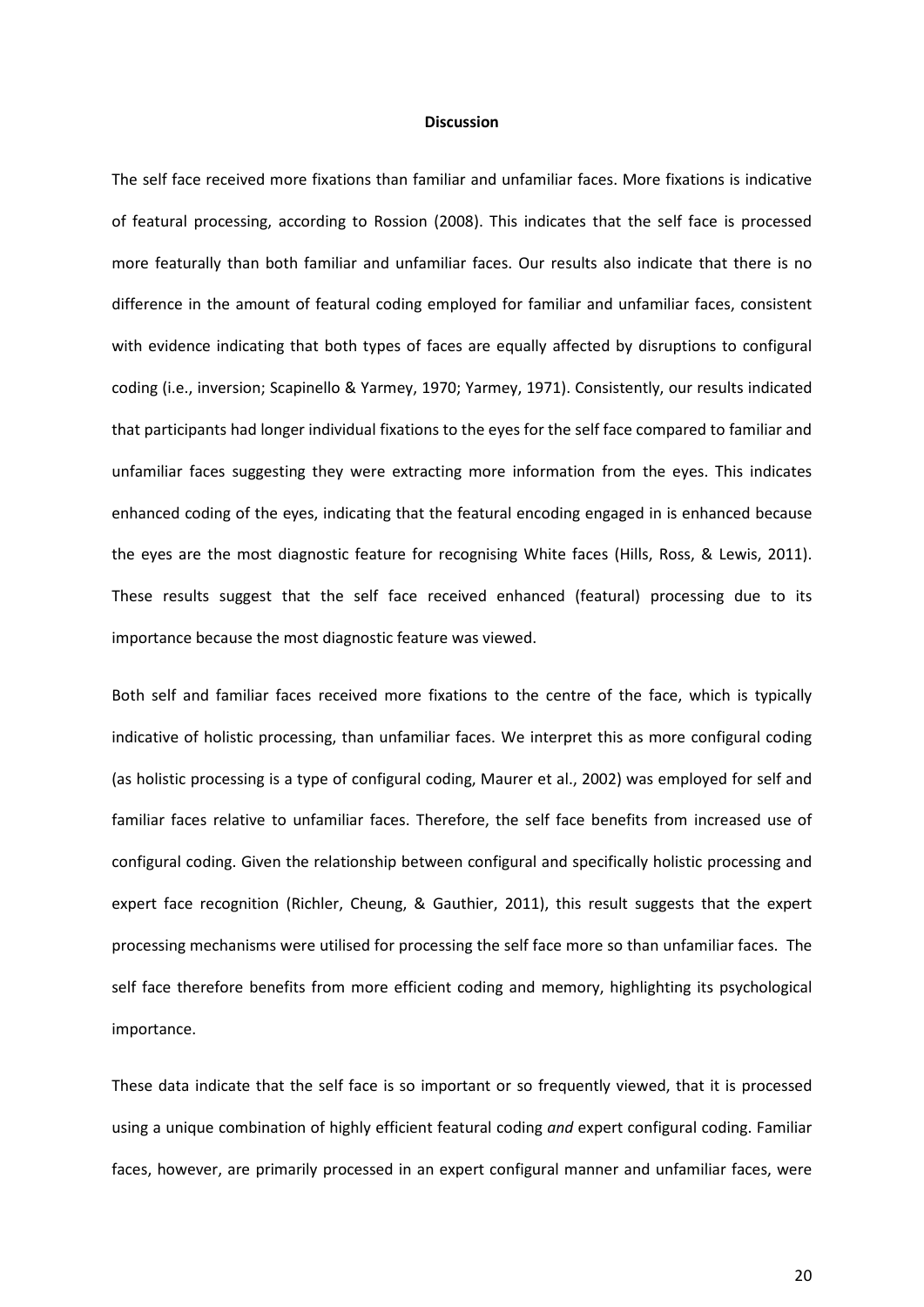processed using less efficient featural processing. The self face, which is viewed daily (in the mirror, for example) and holds a special place in the self concept (Gallup, 1998), is processed efficiently using both processing types. These data also highlight how face recognition more generally is supported by both featural and configural processing (Schwaninger, Lobmaier, & Collishaw, 2002) and that both can be employed when the appropriate task demands are present.

The pupilometry data revealed that self faces were processed with the least effort as indicated by the narrowest pupils when viewing self faces. This is consistent with evidence from Gobbini & Haxby (2006) who indicate that the more familiar someone is with a face, the less effort is required to process it. This highlights that the self face is processed in a highly efficient manner. We found that this effect was only present for our older participants. We interpret this as either that the children required more familiarity with the self face for it to be processed with less effort than afforded by eight years eight months. Alternatively, the self face may not be considered as special to younger participants and there is development in the processing of the self face, with it becoming more easily processed with increasing age. This may relate to the development of the self concept (Sebastian, Burnett, & Blakemore, 2008) that occurs in parallel to cognitive development (Marshall, 1989). Such a finding is consistent with other data on the coherence of the self-concept. It is more coherent at an older age, leading to easier comparisons with others based on the self (Choudhury, Blakemore, & Charman, 2006).

In order to assess the development of how faces are processed, we ran correlations between the amount of fixation to each feature and age. These revealed that for unfamiliar and self faces, age correlated with the amount of eye fixation, whereas for familiar faces, it did not. We explain this finding as the scan pattern when viewing faces becoming more refined and adult-like with age, similar to results shown by Kelly et al. (2011) and Liu et al. (2013). This refinement is not needed for familiar faces as these are already processed in a more adult-like manner, as revealed by significant inversion effects for familiar faces occurring earlier in development than for unfamiliar faces (Hills et

21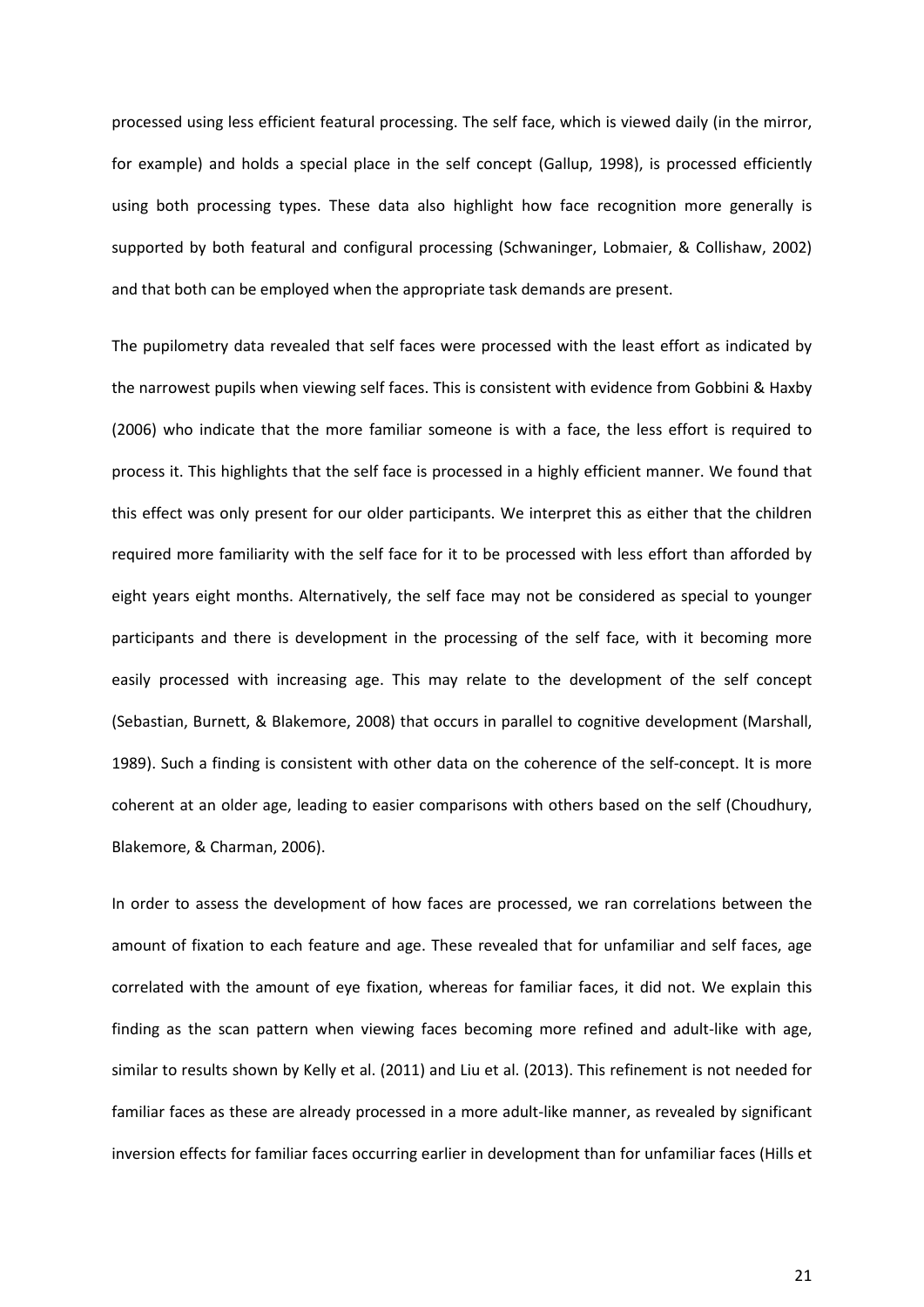al., 2013). The rather more surprising result here is that the amount of eye fixation correlated with age for self faces. We interpret this with a developmental improvement in the ability to extract information from the eyes and therefore improving featural coding from these diagnostic features. In other words, there is an enhancement in featural coding associated with age alongside the apparent improvement in configural coding (de Heering, Rossion, & Maurer, 2012).

Taken together, these findings reveal a pattern of processing for self faces that is characterised by enhanced configural *and* efficient featural coding. While this may seem unusual, given that classically these types of processing are considered as being opposite, recent neuroscientific evidence suggests it should indeed be possible: the right hemisphere is employed for configural processing and the left hemisphere is recruited for featural processing (Rossion et al., 2000). Therefore, if both hemispheres are recruited, then both types of processing should be possible.

This enhanced configural and featural coding should imply that processing the self face is not detrimentally affected by inversion, as shown by Keenan et al. (2001) and Tong and Nakayama (1999). We also observed that the self face requires less effort to process than familiar and unfamiliar faces because it occupies the attention system so easily (Gunji et al., 2008; Uddin et al., 2005). This highlights that processing the self face is efficient and robust (i.e., it can be processed using multiple mechanisms). Indeed, we found that the inverted self face was processed with less effort than the upright self face. This suggests that the self face occupies such an important role that it can be processed efficiently even when inverted. Indeed, the data suggests it can be processed more efficiently than the upright self face, potentially due to the highly efficient featural coding afforded to the self face (as revealed by the eye movement data). Such results are entirely consistent with the brain imaging data showing a distributed network of brain regions involved in processing self faces in the right hemisphere (Heinisch et al., 2011; Keenan et al., 2001; Platek et al., 2004, 2006, 2008; Uddin et al., 2005) but also employing left hemisphere networks including the left fusiform gyrus (Devue et al., 2007; Sugiura et al., 2005). We have also shown that there is some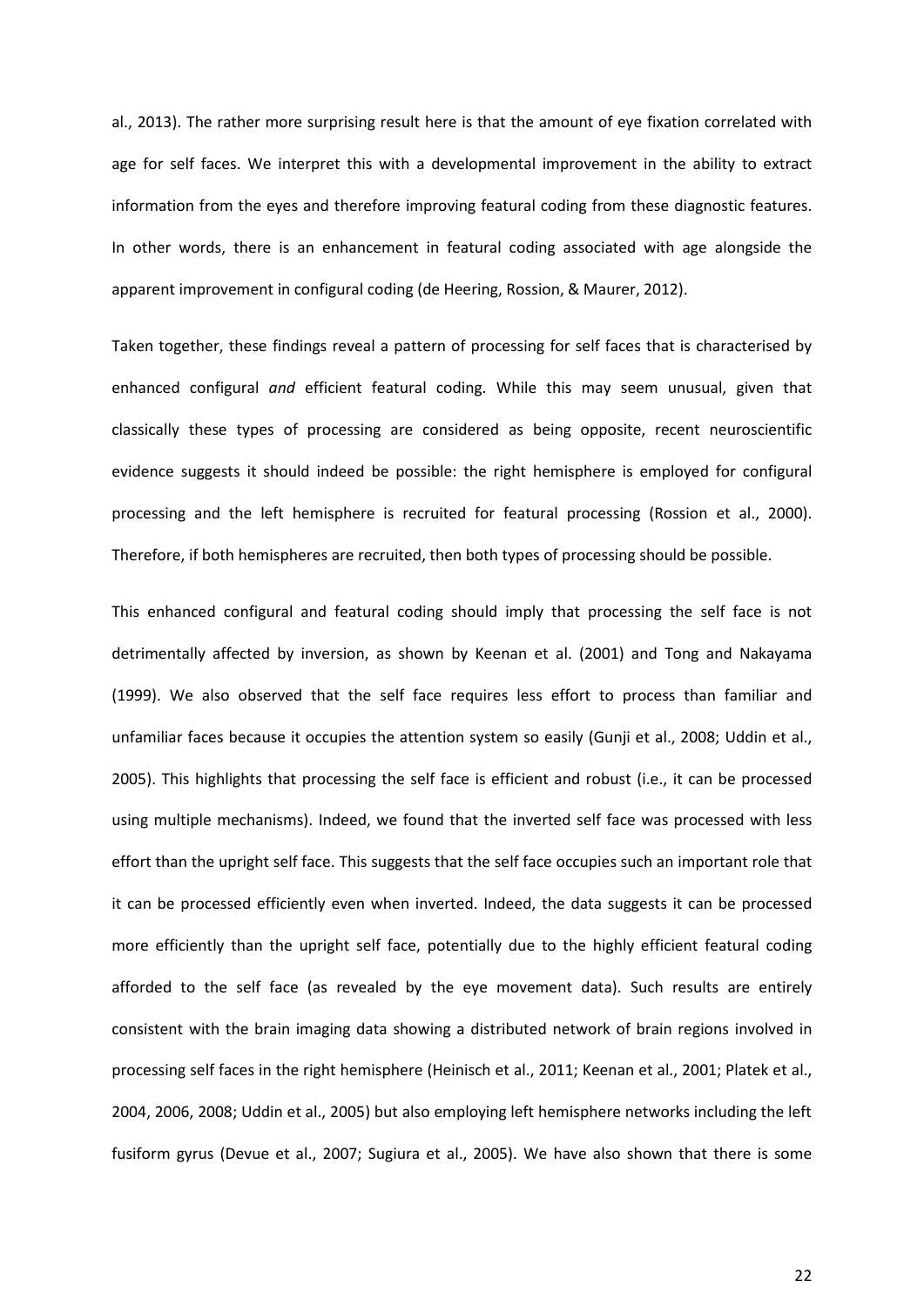development in the processing of the self face from six- to 12-years of age, however this may be limited to enhancing featural coding. Further research could address the development of self face processing further: the current eye-tracking methodology could easily be applied to younger children to investigate when the self face becomes uniquely processed.

While our results speak specifically to self-face processing, we have also replicated and extended findings on face processing more generally. Specifically, that orientation affects how faces are encoded. This was revealed through eye movement differences for upright and inverted faces: decreased eye scanning and increased mouth scanning with less information extracted at each fixation was observed for inverted faces relative to upright faces. Crucially for models of face recognition development, this effect was found only for participants who were older than eight years eight months old.

These results are entirely consistent with a developmental model of face recognition in which expert mechanisms, as measured by the face-inversion effect, are revealed at approximately nine-years of age (Carey & Diamond, 1977; Hills & Lewis, 2018). Indeed, brain responses associated with expert face recogition (enhanced activation of the fusiform gyrus for upright faces, Kanwisher, McDermott, & Chun, 1997, but not inverted faces, Kanwisher, Tong, & Nakayama, 1999) are not present in children eight-years old and younger (Aylward, et al., 2005; Joseph, Gathers, Liu, Corbly, Whitaker, & Bhatt, 2006). Furthermore, the ERP N170 (thought to be 'face specific' Bentin Allison, Puce, Perez, & McCarthy, 1996) is delayed in 8-year old children compared to 9-year old children (Itier & Taylor, 2004) which is a similar result to that observed in adults when viewing inverted faces. This may reflect a delay in employing expert processing or categorisation, as the delay in N170 is not specific to faces (Kuefner et al., 2010). These results indicate that prior to age 10, children do indeed process faces qualitatively differently to adults. That is not to say that children cannot engage in some forms of configural and holistic processing as measured by various tasks (e.g., the parts and wholes test, Pellicano & Rhodes 2003). However, configural or holistic processing as revealed by these tasks may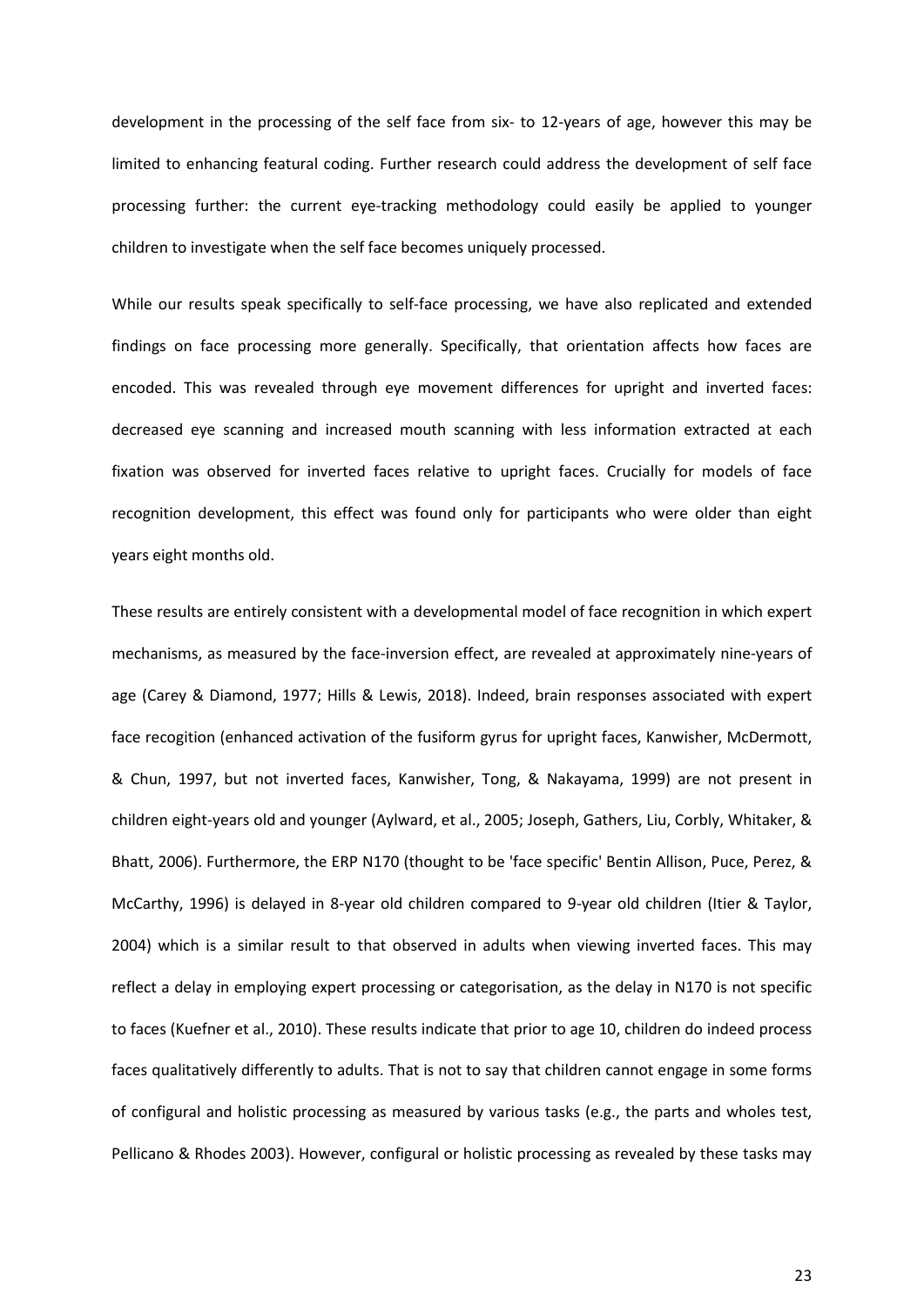be unrelated to that of the face inversion effect (Rezlescu et al., 2017). Furthermore, holistic processing in children may occur through different processing (and certainly eye movement, brain regions, and brain activity) than would be observed in adults. In other words, there may be different strategies that lead to the same behaviour.

We have highlighted here how faces of different levels of familiarity are processed differently. This has important implications for models explaining the development of face recognition generally. Most models do not elucidate differential development in the processing of different types of faces (e.g., Crookes & McKone, 2009). While models of development of face processing suggest that face memory develops later than face perception (Weigelt, Koldewyn, Dilks, Bala, McKone, & Kanwisher, 2013), our data suggest that face perception is more developed for self and familiar faces than for unfamiliar faces at age 10 years. This indicates that there may be further development to how faces are encoded with development into adolecence, presumably linked to eye movement control development (Luna, Velanova, & Geier, 2008). This develops first for faces more frequently encountered before being applied to all faces. Models of face recognition development should therefore be developed to account for these data.

In conclusion, we have shown, using eye tracking, that the self face is processed both configurally and featurally by school aged children. This conveys an advantage to the processing of the self face such that it requires less effort to process. We have also shown that there is some development in the processing of the self face revealed through correlations of eye fixation with age. These results have been explained in terms of more efficient and robust coding for the self face.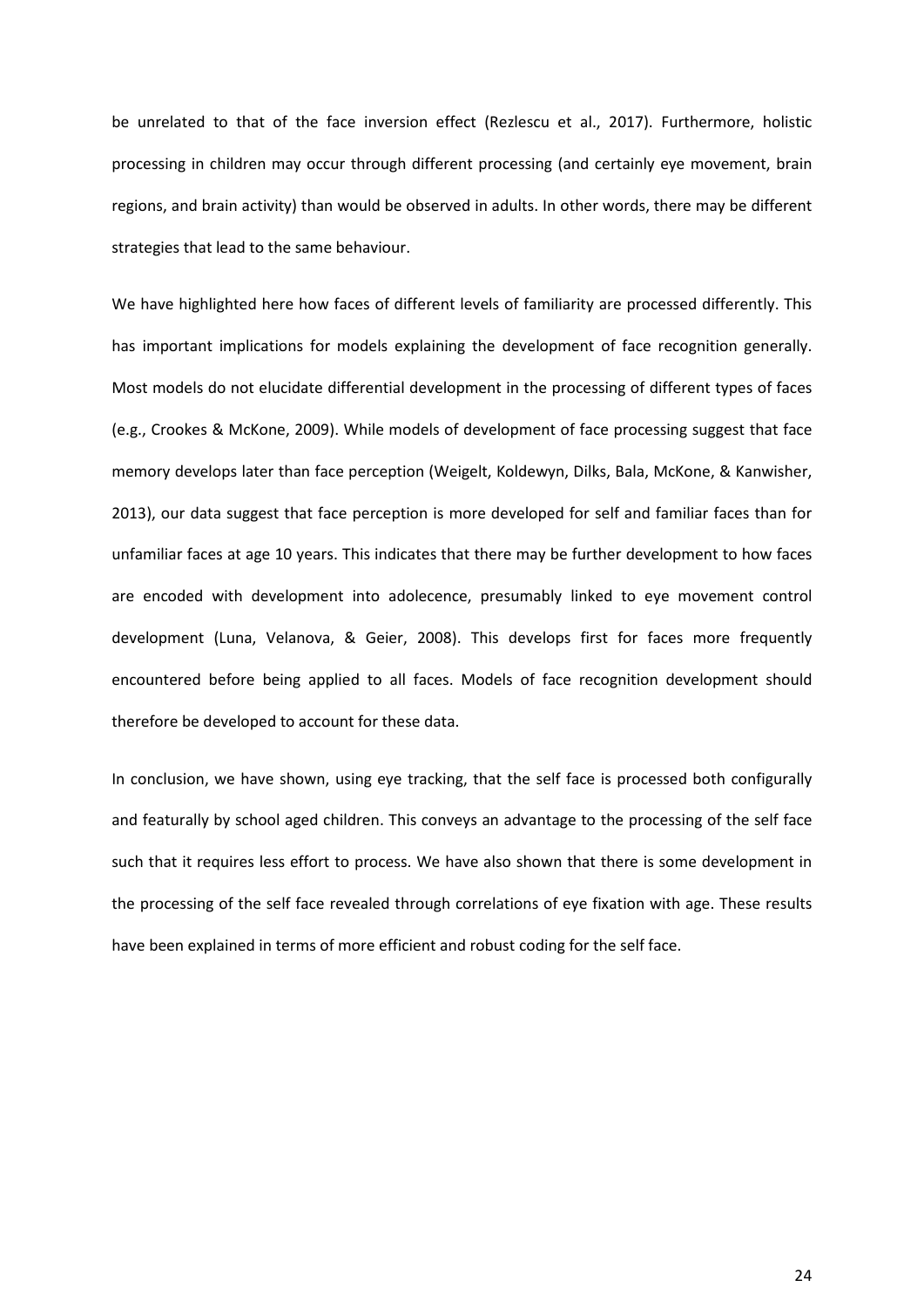#### **References**

- Althoff, R., & Cohen, N. (1999). Eye-movement-based memory effect: A reprocessing effect in face perception. *Journal of Experimental Psychology: Learning, Memory, and Cognition, 25*(4), 997– 1010.
- Aylward, E. H., ... Meltzoff, A. N. (2005). Brain activation during face perception: Evidence of a developmental change. *Journal of Cognitive Neuroscience, 17*, 308-319.
- Bentin, S., Allison, T., Puce, A., Perez, E. & McCarthy, G. (1996). Electrophysiological studies of face perception in humans. *Journal of Cognitive Neuroscience, 8*, 551-565.
- Bindemann, M., Scheepers, C., & Burton, A. M. (2009). Viewpoint and center of gravity affect eye movements to human faces. *Journal of Vision, 9*(2): 7, 1 – 16. doi: 10.1167/9.2.7.
- Blais, C., Jack, R. E., Scheepers, C., Fiset, D., & Caldara, R. (2008). Culture shapes how we look at faces. *PLoS One, 3,* e3022. doi:10.1371/journal.pone.0003022
- Bombari, D., Mast, F. W., & Lobmaier, J. S. (2009). Featural, configural, and holistic face-processing strategies evoke different scan patterns. *Perception, 38*, 1508–1521.
- Carey, S. & Diamond, R. (1977). From piecemeal to configurational representations of faces. *Science, 195,* 312 – 314.
- Chan, J. P. K. & Ryan, J. D. (2012). Holistic representations of internal and external face features are used to support recognition. *Frontiers in Psychology, 3,* 87. doi:10.3389/fpsyg.2012.00087
- Choudhury, S., Blakemore, S. J., & Charman, T. (2006). Social cognitive development during adolescence. *Social cognitive and affective neuroscience*, *1*(3), 165-174.
- Crookes, K. & McKone, E. (2009). Early maturity of face recognition. No childhood development of holistic processing, novel face encoding, or face=space. *Cognition, 111,* 219-247.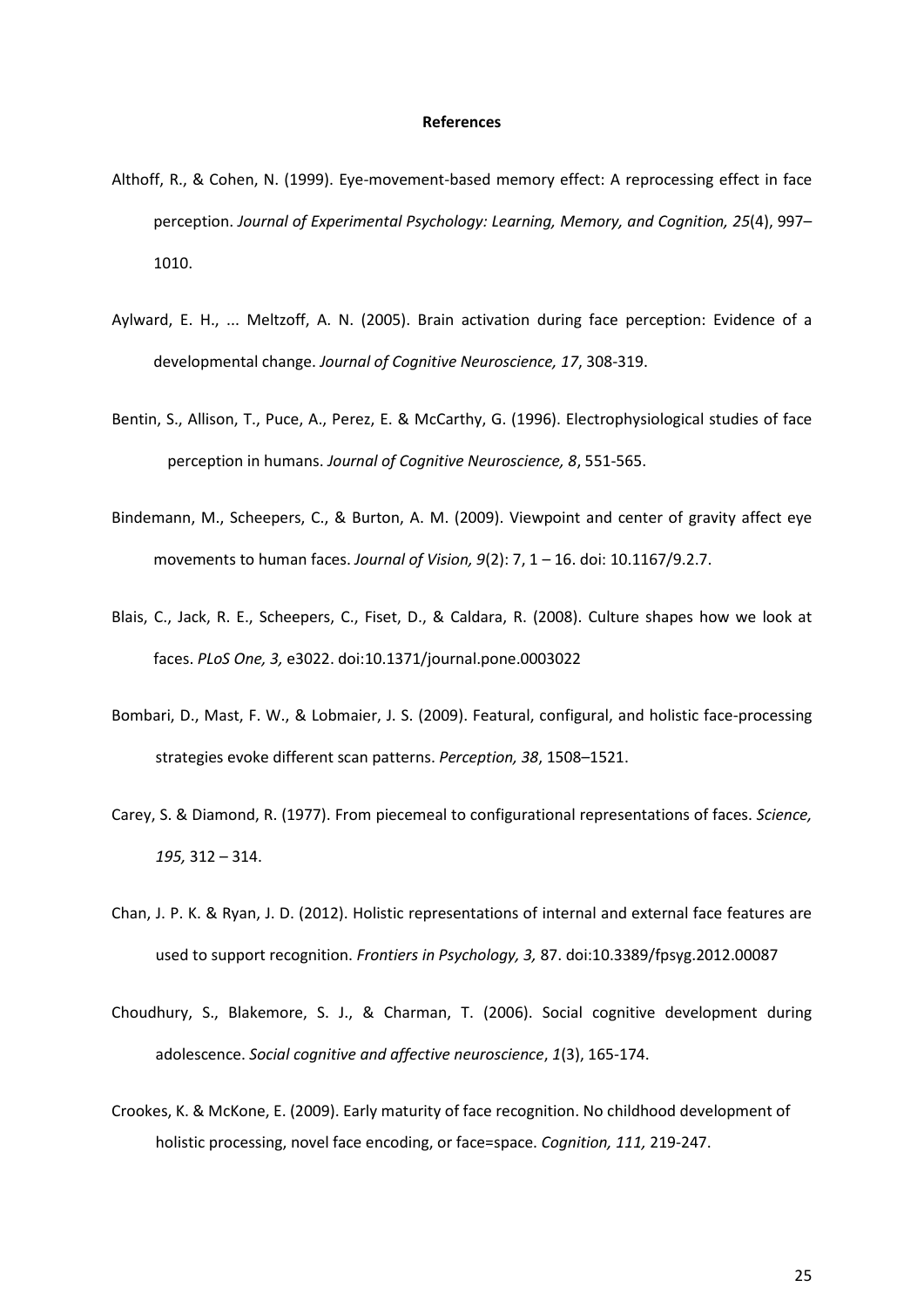- de Heering, A., Rossion, B., & Maurer, D. (2012). Developmental changes in face recognition during childhood: Evidence from upright and inverted faces. *Cognitive Development, 27,* 17-27.
- Devue, C., Collette, F., Balteau, E., Degueldre, C., Luxen, A., Maquet, P., Brédart, S., 2007. Here I am: the cortical correlates of visual self-recognition. *Brain Research, 1143,* 169–182.
- Diamond, R., & Carey, S. (1986). Why faces are and are not special: An effect of expertise. *Journal of Experimental Psychology: General, 115*, 107–117.
- Edmunds, A. J. & Lewis, M. B. (2007). The effect of rotation of configural encoding in a face-matching task. *Perception, 36*, 446 – 460.
- Fairclough, S. H., Moores, L. J., Ewing, K. C., & Roberts, J. (2009, September). Measuring task engagement as an input to physiological computing. In 2009 3rd *International Conference on Affective Computing and Intelligent Interaction and Workshops* (pp. 1-9). IEEE.
- Fletcher-Watson, S., Findlay, J. M., Leekam, S. R., & Benson, V. (2008). Rapid detection of person information in a naturalistic scene. *Perception, 37*, 571–583. doi: 10.1068/p5705
- Gallup, G. G. (1998). Self-awareness and the evolution of social intelligence. *Behavioral Processes, 42,* 239–247.
- Gobbini, M.I., Hxby, J.V., 2006. Neural response to the visual familiarity of faces. *Brain Research Bulletin, 71,* 76–82.
- Goldinger, S. D., He, Y., & Papesh, M. H. (2009). Deficits in cross-race face learning: insights from eye movements and pupillometry. *Journal of Experimental Psychology. Learning, Memory, and Cognition, 35*(5), 1105–1122. http://doi.org/10.1037/a0016548
- Gunji, A., Inagaki, M., Inoue, Y., Takeshima, Y., & Kaga, M. (2009). Event-related potentials of selfface recognition in children with pervasive developmental disorders. *Brain & Development, 31,*139-147.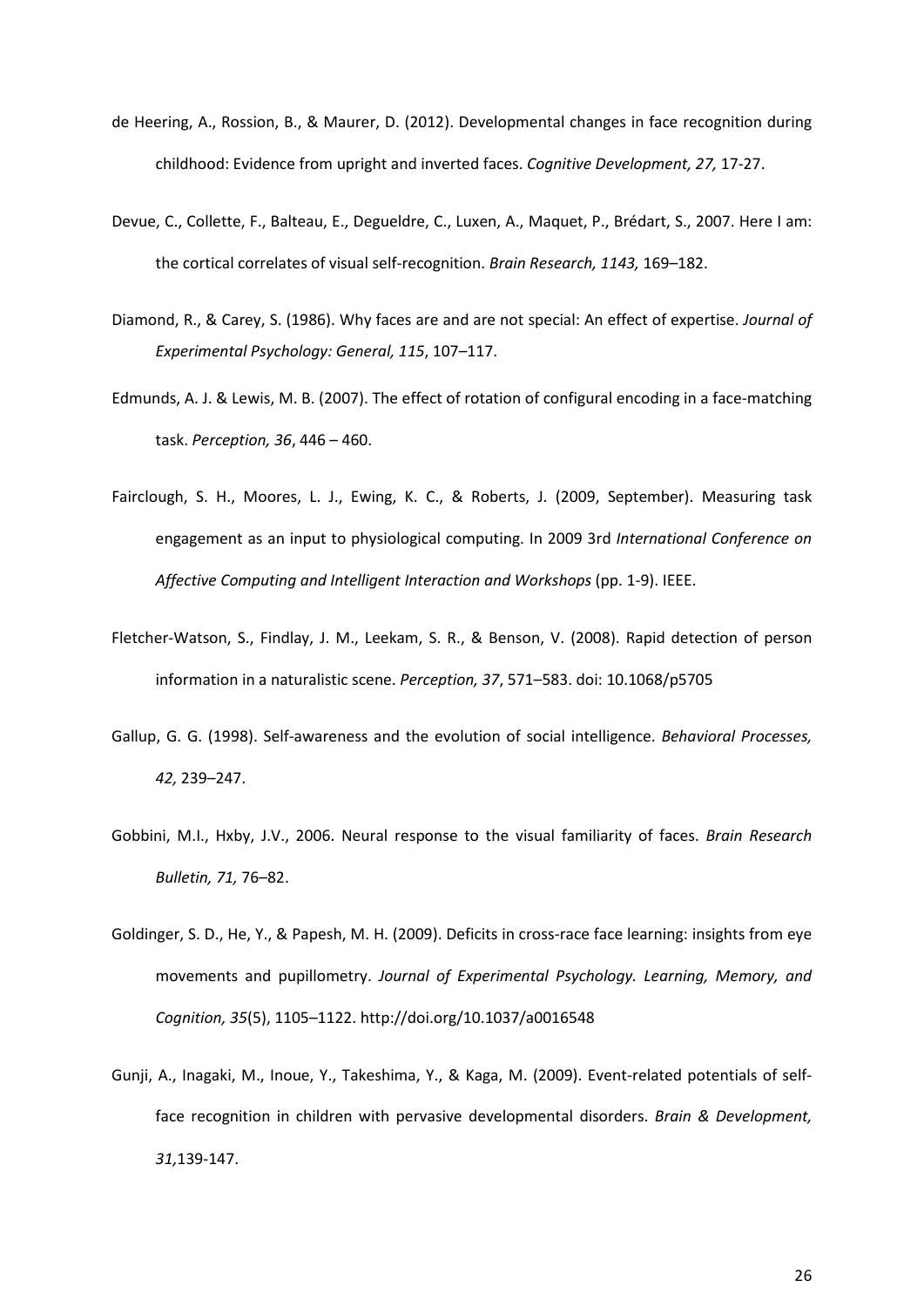Guo, K. (2012). Holistic gaze strategy to categorize facial expression of varying intensities. *PLoS ONE 7,* e4285. doi:10.1371/journal.pone.0042585

Haig, N. D. (1985). How faces differ--a new comparative technique. *Perception*, *14*(5), 601–615.

- Heinisch, C., Dinse, H. R., Tegenthoff, M., Juckel, G., & Brüne, M. (2011). An rTMS study into self-face recognition using video-morphing technique. *Social Cognitive and Affective Neuroscience, 6,* 442-449. doi:10.1093/scan/nsq062
- Henderson, J. M., Williams, C. C., & Falk, R. J. (2005). Eye movements are functional during face learning. *Memory and Cognition, 33*, 98-106. DOI: 10.3758/BF03195300
- Hills, P. J. (2012). A developmental study of the own-age face recognition bias in children. *Developmental psychology, 48*(2), 499.
- Hills, P. J. (2014). Development of face recognition: Experimental evidence for maturation. In R. Chen (Ed.) *Cognitive Development: Theories, Stages & Processes and Challenges*. Nova Science Publishing.
- Hills, P. J., Cooper, R. E., & Pake, J. M. (2013). First fixations in face processing: The more diagnostic they are the smaller the face-inversion effect. *Acta Psychologica, 142*, 211-219, doi: 10.1016/j.actpsy.2012.11.013.
- Hills, P. J., & Lewis, M. B. (2018). The development of face expertise: Evidence for a qualitative change in processing. *Cognitive Development*, *48*, 1-18.
- Hills, P. J. & Pake, J. M. (2013). Eye-tracking the own-race bias in face recognition: Revealing the perceptual and socio-cognitive mechanisms. *Cognition, 129*, 586-597. doi: 10.1016/j.cognition.2013.08.012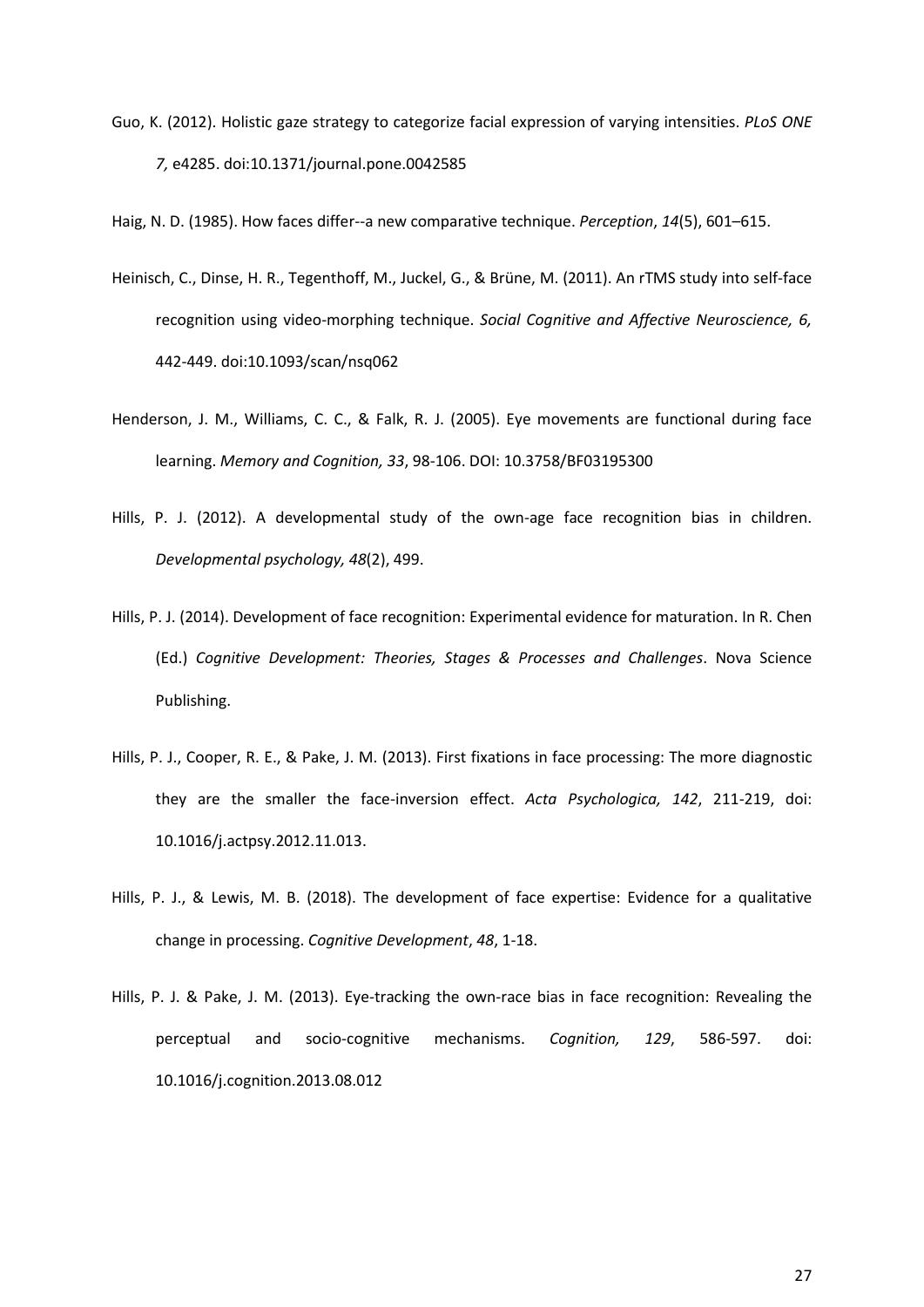- Hills, P. J., Ross, D. A., & Lewis, M. B. (2011). Attention misplaced: The role of diagnostic features in the face-inversion effect. *Journal of Experimental Psychology: Human Perception and Performance, 37,* 1396 - 1406. doi: 10.1037/a0024247
- Hills, P. J., Willis, S. F., & Pake, J. M. (2013). Eye-tracking face recognition in children: effects of age, familiarity, and orientation. Presented at the BPS Joint Cognitive and Developmental Sections Conference, Reading, 4th-6th September 2013.
- Hsiao, J. H. & Cottrell, G. (2008). Two fixations suffice in face recognition. *Psychological Science, 19,* 998-1006.
- Itier, R. J. & Taylor, M. J. (2004a). Effects of repetition learning on upright, inverted and contrastreversed face processing using ERPs. *NeuroImage, 21*, 1518-1532.
- Itier, R. J. & Taylor, M. J. (2004b). Effects of repetition and configural changes on the development of face recognition processes. *Developmental Science, 7,* 469 – 487.
- Joseph, J. E., Gathers, A. D., Liu, X., Corbly, C. R., Whitaker, S. K., & Bhatt, R. S. (2006). Neural developmental changes in processing inverted faces. *Cognitive, Affective, and Behavioral Neuroscience, 6,* 223 – 235.
- Kanwisher, N. McDermott, J., & Chun, M. M. (1997). The fusiform face area: a module in human extrastriate cortex specialized for face perception. *Journal of Neuroscience, 17,* 4302 – 4311.
- Kanwisher, N., Tong, F., & Nakayama, K. (1998). The effect of face inversion on the human fusiform face area. *Cognition, 68,* B1 – B11.
- Keenan, J. P., McCutcheon, B., Freund, S., Gallup, G. G., Sanders, G., & Pascal-Leone, A. (1999). Left hand advantage in a self-face recognition task. *Neuropsychologia, 37*, 1421–1425.
- Keenan, J.P., Nelson, A., O'Conner, M., Pascual-Leone, A., (2001). Self-recognition and the right hemisphere. *Nature, 409*, 305.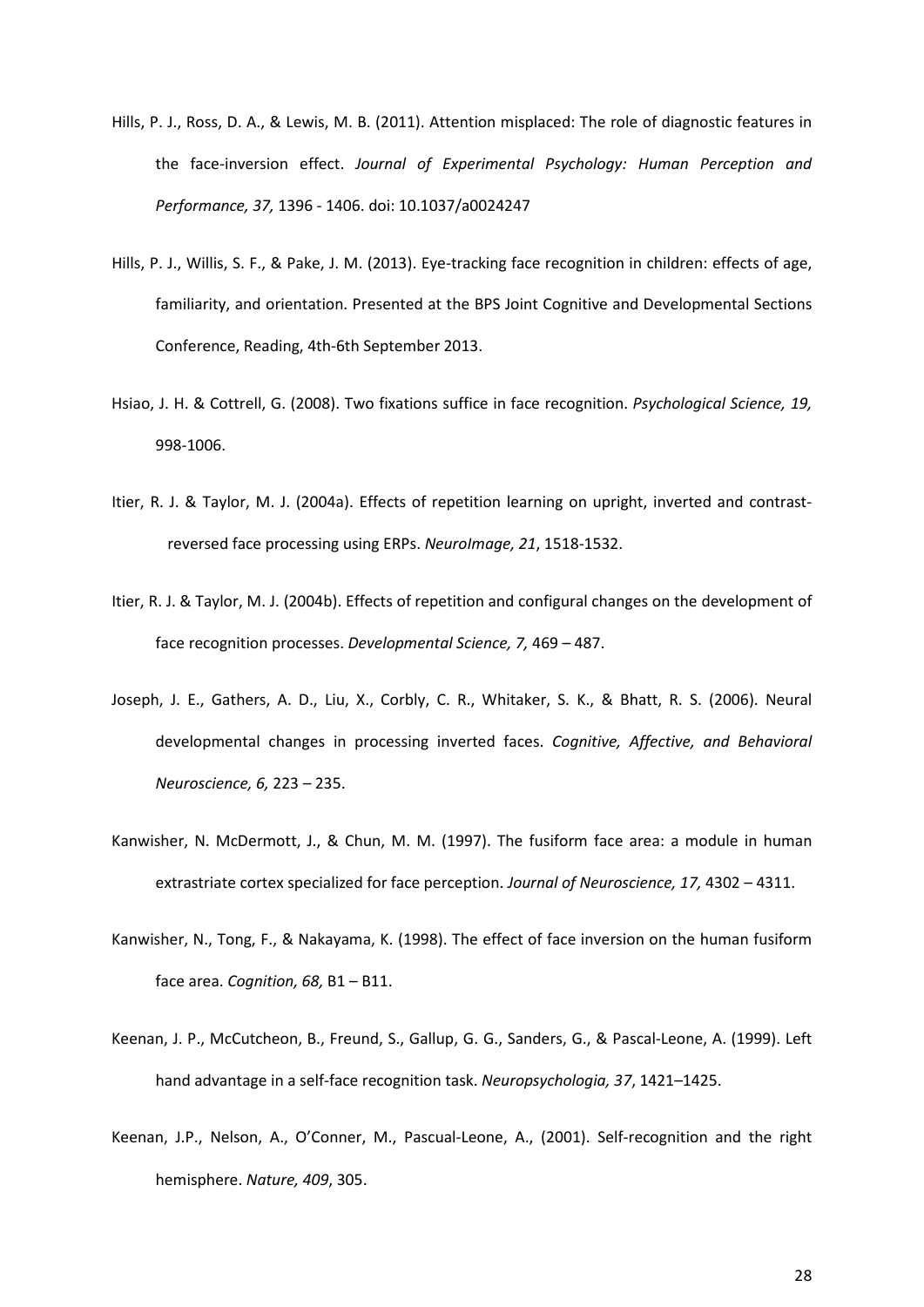- Keenan, J. P., Wheeler, M. A., Gallup, G. G., & Pascual-Leone, A. (2000). Self-recognition and the right prefrontal cortex. *Trends Cognitive Science, 4,* 338–344.
- Kelly, D. J., Liu, S., Rodger, H., Miellet, S., Ge, L., & Caldara, R. (2011). Developing cultural differences in face processing. *Developmental Science*, *14*(5), 1176–1184. doi: 10.1111/j.1467- 7687.2011.01067.x
- Kircher, T.T., Senior, C., Phillips, M.L., Rabe-Hesketh, S., Benson, P.J., Bullmore, E.T., (2001). Recognizing one's own face. *Cognition 78*(1), B1–B15.
- Kuefner, D., De Heering, A., Jacques, C., Palmero-Soler, E., & Rossion, B. (2010). Early visually evoked electrophysiological responses over the human brain (P1, N170) show stable patterns of facesensitivity from 4 years to adulthood. *Frontiers in Human Neuroscience*, *3*, 67.
- Liu, S., Anzures, G., Ge, L., Quinn, P. C., Pascalis, O., Slater, A. M., ... & Lee, K. (2013). Development of recognition of face parts from unfamiliar faces. *Infant and child development, 22*(2), 165- 179.
- Luna, B., Velanova, K., & Geier, C. F. (2008). Development of eye-movement control. *Brain and cognition*, *68*(3), 293-308.
- Ma, Y. & Han, S. (2010). Why We Respond Faster to the Self Than to Others? An Implicit Positive Association Theory of Self-Advantage During Implicit Face Recognition. *Journal of Experimental Psychology: Human Perception and Performance, 36*(3), 619-633. doi: 10.1037/a0015797

Marshall, H. H. (1989). The Development of Self-Concept. *Young Children*, *44*(5), 44-51.

Maurer, D., Le Grand, R., & Mondloch, C. J. (2002). The many faces of configural processing. *Trends in Cognitive Sciences, 6,* 255 – 260.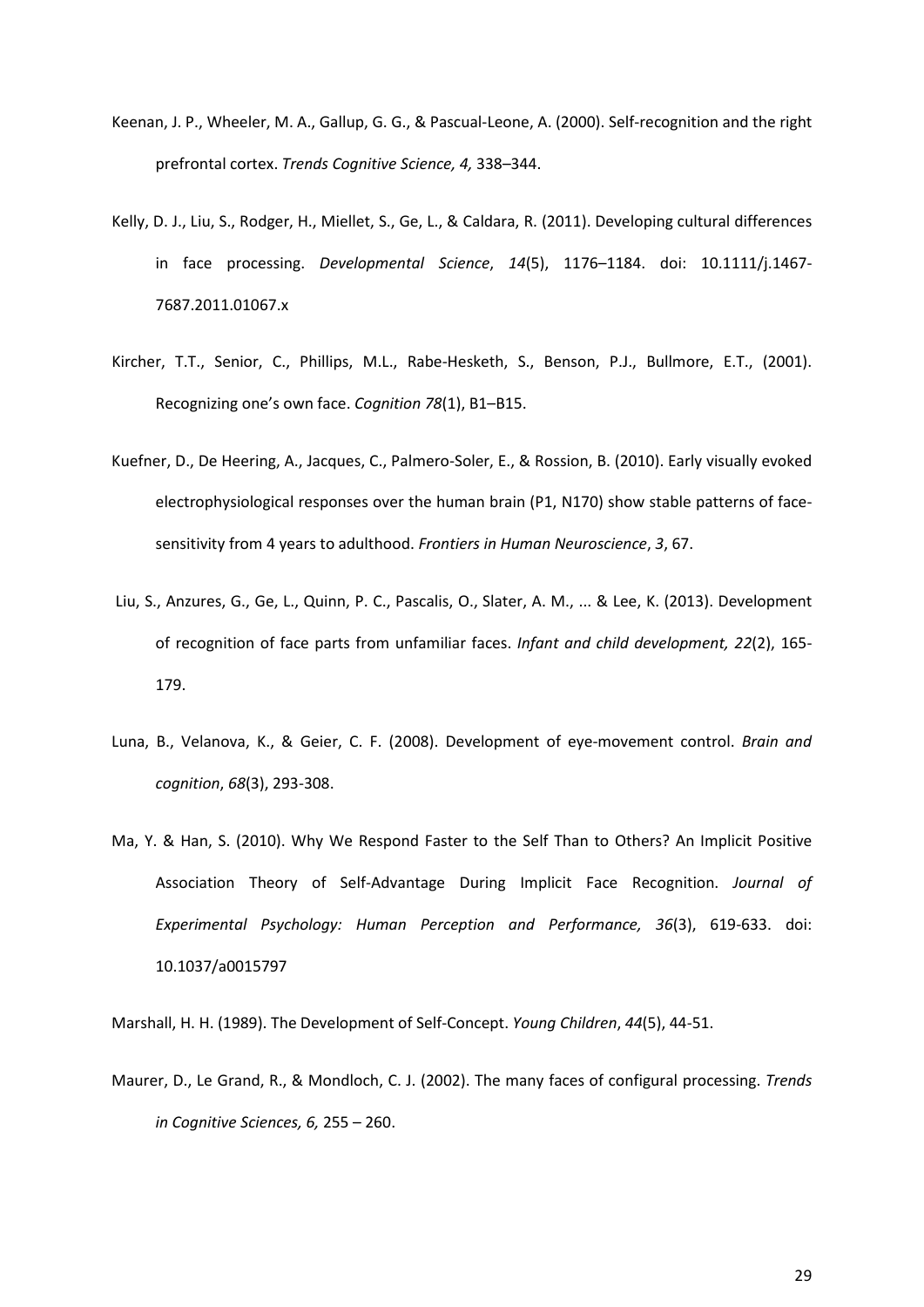- Miellet, S., Vizioli, L., He, L., Zhou, X., & Caldara, R. (2013). Mapping face recognition information use across cultures. *Frontiers in Psychology, 4,* e34. doi: 10.3389/fpsyg.2013.00034
- Platek, S.M., Keenan, J.P., Gallup Jr, G.G., Mohamed, F.B., (2004). Where am I? The neurological correlates of self and other. *Cognitive Brain Research, 19,* 114–122.
- Platek, S.M., Loughead, J.W., Gur, R.C., Busch, S., Ruparel, K., Phend, N., Panyavin, I.S., Langleben, D.D., (2006). Neural substrates for functionally discriminating self-face from personally familiar faces. *Human Brain Mapping, 27*(2), 91–98.
- Platek, S. M., Wathne, K., Tierney, N. G., & Thomspn, J. W. (2008). Neural correlates of self-face recognition: An effect-location meta-analysis. *Brain Research, 1232,* 173-184.
- Polt, J. M. (1970). Effect of threat of shock on pupillary response in a problem-solving situation. *Perceptual and motor skills, 31*(2), 587-593.
- Porter, G., Troscianko, T., & Gilchrist, I. D. (2007). Effort during visual search and counting: Insights from pupillometry. *Quarterly Journal of Experimental Psychology, 60,* 211–229.
- Rezlescu, C., Susilo, T., Wilmer, J. B., & Caramazza, A. (2017). The inversion, part-whole, and composite effects reflect distinct perceptual mechanisms with varied relationships to face recognition. *Journal of Experimental Psychology: Human Perception and Performance*, *43*(12), 1961.
- Richler, J. J., Cheung, O. S., & Gauthier, I. (2011). Holistic processing predicts face recognition. *Psychological science*, *22*(4), 464-471.
- Rossion, B. (2008). Picture-plane inversion leads to qualitative changes of face perception. *Acta Psychologica, 128*, 274 – 289. doi:10.1016/j.actpsy.2008.02.003
- Rossion, B., Dricot, L., Devolder, A., Bodart, J. M., Crommelinck, M., & de Gelder, B. et al. (2000). Hemispheric asymmetries for whole-based and part-based face processing in the human fusiform gyrus. *Journal of Cognitive Neuroscience, 12*, 793–802.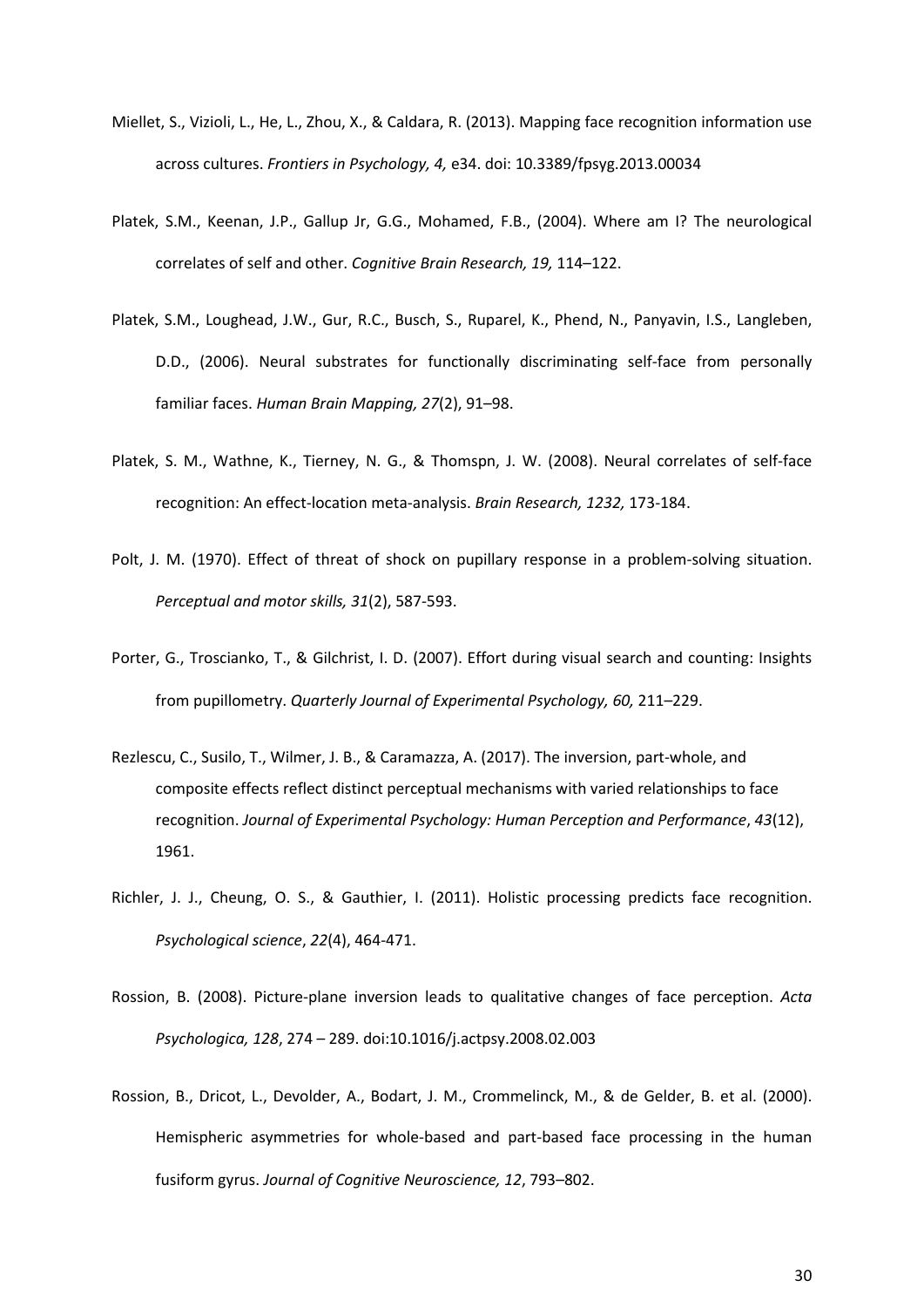- Scapinello, K. F. & Yarmey, A. D. (1970). The role of familiarity and orientation in immediate and delayed recognition of pictorial stimuli. *Psychonomic Science, 21,* 329 – 330.
- Schwaninger, A., Lobmaier, J. S., & Collishaw, S. M. (2002, November). Role of featural and configural information in familiar and unfamiliar face recognition. In *International Workshop on Biologically Motivated Computer Vision* (pp. 643-650). Springer, Berlin, Heidelberg.
- Sebastian, C., Burnett, S., & Blakemore, S. J. (2008). Development of the self-concept during adolescence. *Trends in cognitive sciences*, *12*(11), 441-446.
- Sporer, S. L. (2001). Recognizing faces of other ethnic groups: An integration of theories. *Psychology, Public Policy, and Law, 7*(1), 36.
- Sugiura, M., Watanabe, J., Maeda, Y., Matsue, Y., Fukuda, H., Kawashima, R., (2005). Cortical mechanisms of visual self-recognition. *NeuroImage, 24,* 143–149.
- Tong, F., & Nakayama, K. (1999). Robust representations for faces: Evidence from visual search. *Journal of Experiment Psychology: Human Perception and Performance, 25,* 1016–1035.
- Troje, N. and D. Kersten (1999) Viewpoint-dependent recognition of familiar faces. *Perception 28,* 483–487.
- Uddin, L. Q., Kaplan, J. T., Molnar-Szakacs, I., Zaidel, E., & Iacoboni, M. (2004). Self-face recognition activates a frontoparietal "mirror" network in the right hemisphere: an event-related fMRI study. *NeuroImage,*
- Valentine, T. (1988). Upside-down faces: a review of the effect of inversion upon face recognition. *British Journal of Psychology, 79,* 471 – 491.
- Van Belle, G., De Graef, P., Verfaillie, K., Rossion, B., & Lefèvre, P. (2010). Face inversion impairs holistic perception: Evidence from gaze contingent stimulation. *Journal of Vision, 10*, 1–13. doi: 10.1167/10.5.10